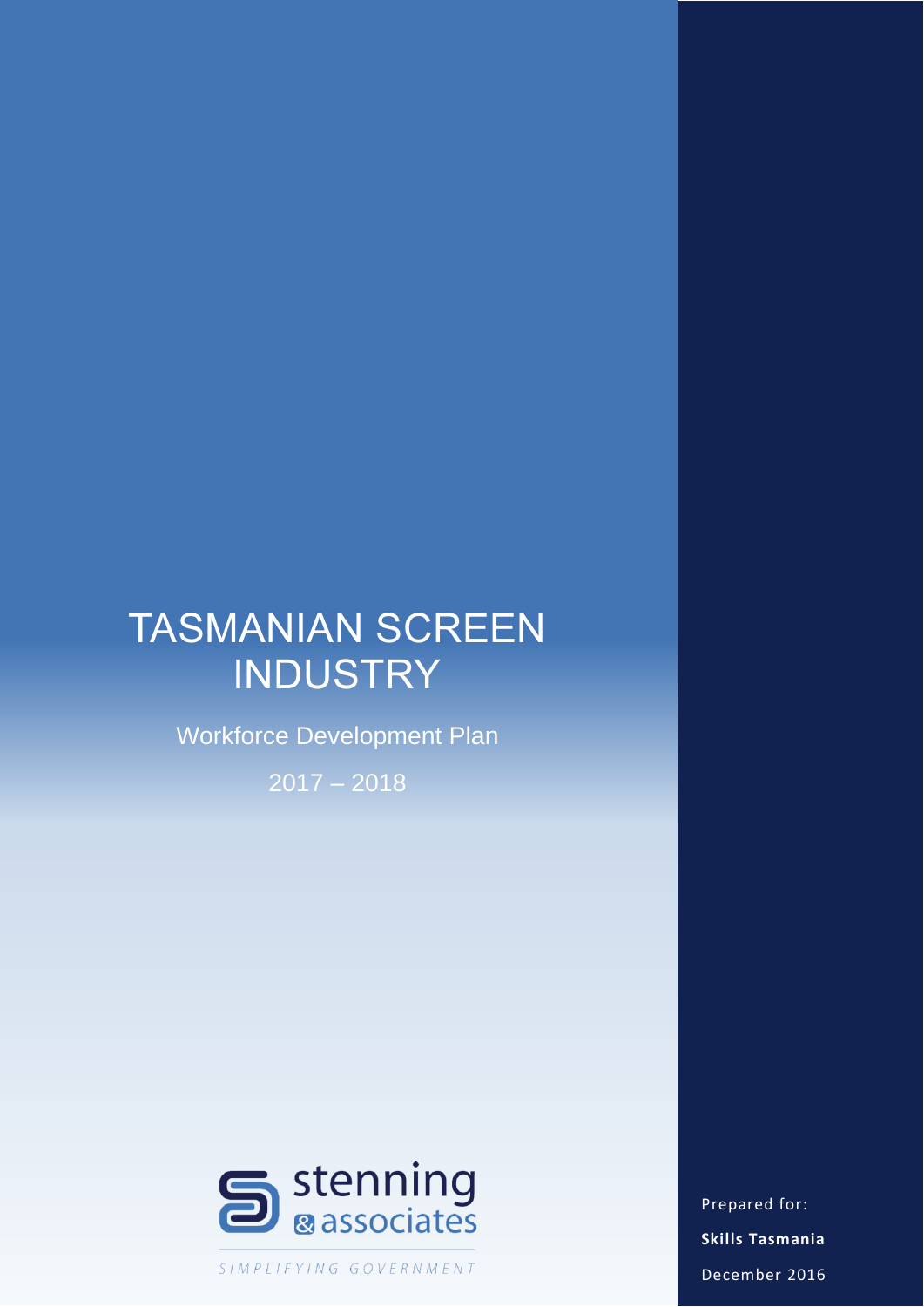## **Contents**

| 1              |     |  |
|----------------|-----|--|
| $\overline{2}$ |     |  |
|                | 2.1 |  |
|                | 2.2 |  |
|                | 2.3 |  |
|                | 2.4 |  |
|                | 2.5 |  |
| 3              |     |  |
| 4              |     |  |
|                | 4.1 |  |
| 5              |     |  |
|                |     |  |
|                |     |  |
|                |     |  |
|                |     |  |

## **Disclaimer**

The information contained in this report has been sourced from desktop research, stakeholder consultation, publications and websites. While all due care has been taken in compiling this document, Stenning & Associates Pty Ltd accepts no responsibility for the accuracy or completeness of information gained from these sources and recommends that readers exercise their own skill and care with respect to its use. We will not be responsible for any loss, however arising, from the use of, or reliance on this information.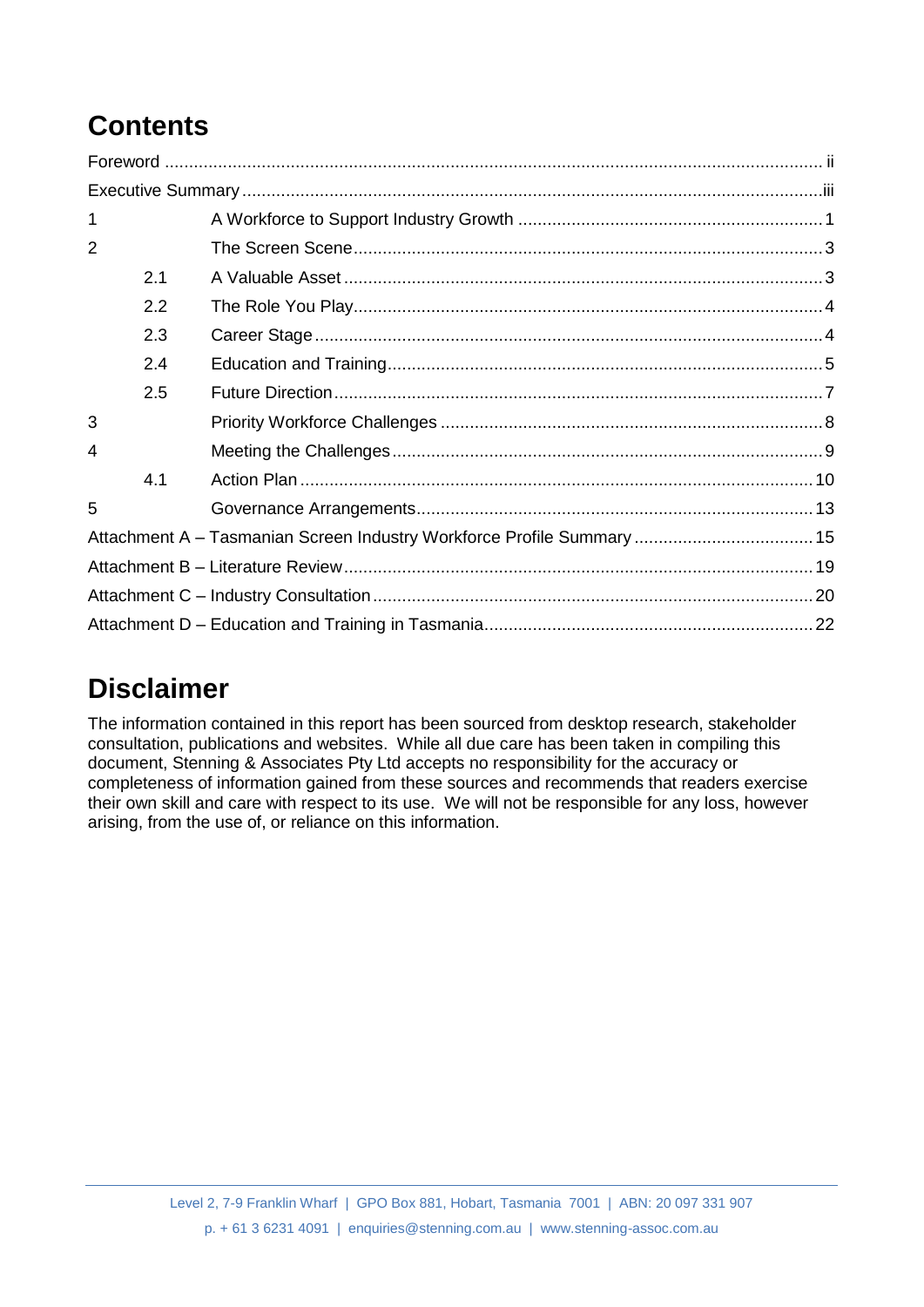### <span id="page-2-0"></span>**Foreword**

There is no issue more important to the future of Tasmania than how best to incubate talent and give rein to the creative energy of its people. This Workforce Development Plan addresses, in part, the capacity development required for the screen industry to contribute further to the cultural and economic development of the state.

Like audiences everywhere, Tasmanians are keen to see on screen their stories and their homeland. Increasingly, they have done so through high profile feature films and television series. Often the settings and local character of Tasmania are as distinctive and expressive as the particular stories being told. Together – often indirectly – they provide a symbolic representation of local identity and culture in a highly mediated world.

But there is much more to 'screen' than high profile dramas and comedy. The growing, yet still small-scale, Tasmanian industry also consists of production houses specialising in animation, documentaries and multimedia, educational content, interactive games, advertising and corporate video production. In addition to cultural value, they generate substantial economic benefits.

Apart from the creative inspiration essential to the production of content, the screen industry operates according to a familiar manufacturing model. It has two essential requirements: access to capital and the availability of a skilled and multi-disciplinary workforce.

The state government's industry development body, Screen Tasmania, accordingly aims not only to attract increasing levels of overall production investment in Tasmania-related projects, but also to attract an increasing share of that investment to be spent within Tasmania and on Tasmanian practitioners. The local base of skills, capacity and reputation must therefore grow, aligned with levels of production investment.

The multi-disciplinary skills required to support a growing screen industry may also be transferable to other sectors increasingly dependent on screen-based technology and communications. This is likely to be of increasing significance. According to research by PricewaterhouseCoopers (PwC), nearly half of all Australian [so-called white collar] jobs are 'at risk' of being disrupted by automation over the next two decades. What forms of employment will replace them?

We cannot accurately predict the future. But the state government through Skills Tasmania and Screen Tasmania, and the Tasmanian Creative Industries Council, recognise that the community's future wellbeing will depend on the creative energy and capacity of its people. Such creativity typifies the screen industry across its various dynamic forms.

Geoff Heriot Steering Committee Co-Chair

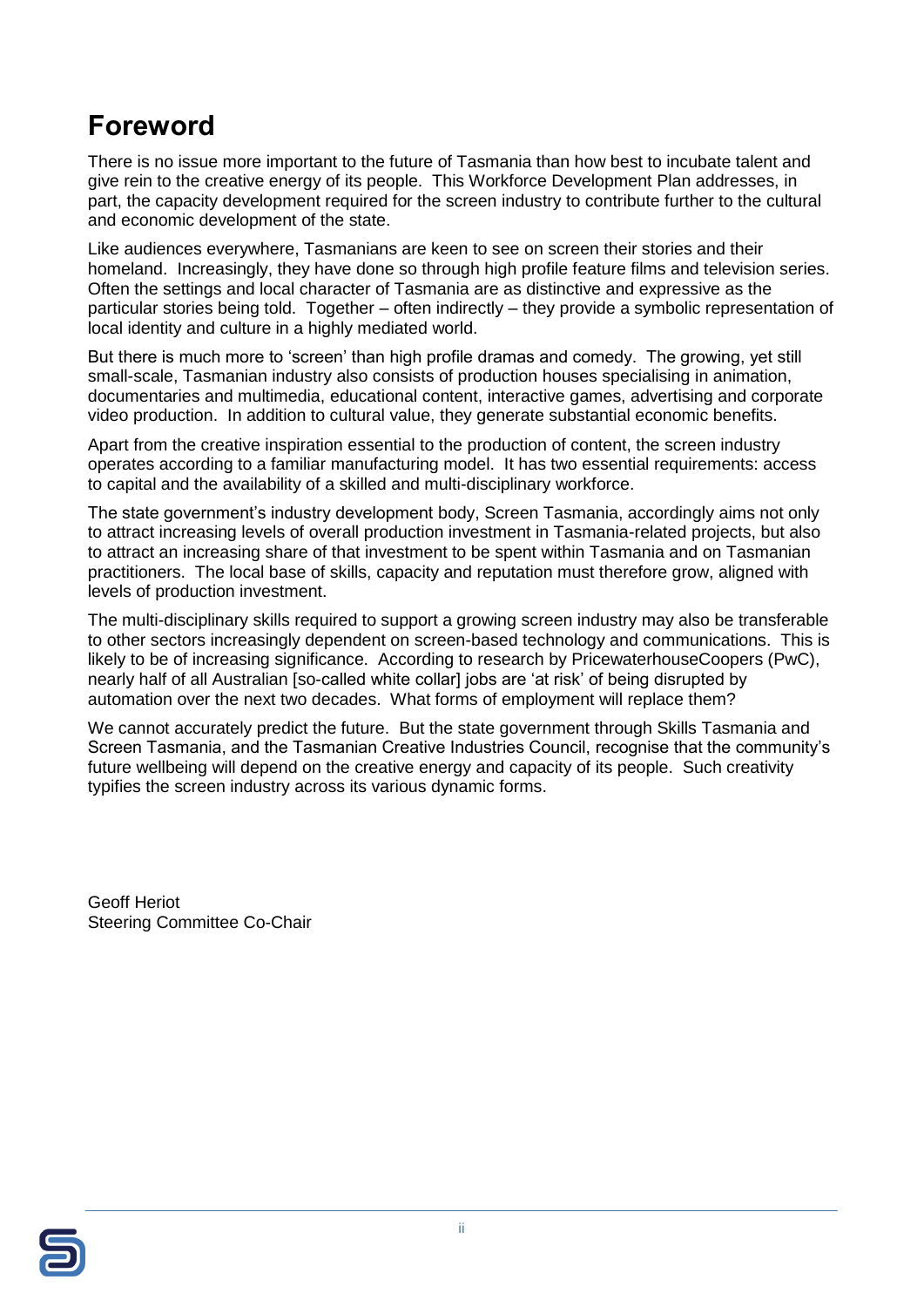## <span id="page-3-0"></span>**Executive Summary**

### **What is the Plan?**

The Tasmanian Screen Industry Workforce Development Plan (the Plan) has been created to help facilitate the growth of the talented and creative screen industry workforce in Tasmania. This Plan has been developed in a response to the growing production of screen industry content happening in Tasmania. The past few years have seen several successful television dramas, feature films, documentaries and interactive games produced in Tasmania.

Supporting the growth of the screen industry workforce will enable this already burgeoning industry to further flourish, and to increase the screen industry's economic and social contribution to Tasmania.

Skills Tasmania, in conjunction with Screen Tasmania Advisory Board and Tasmanian Creative Industries Limited, commissioned Stenning & Associates to develop this practical, solutionsfocused Plan.

The Workforce Development Plan provides a snapshot of the industry and its workforce, identifies the challenges currently facing the screen industry workforce in Tasmania, and proposes actions to address these challenges.

#### **Growing the Workforce**

The challenge of maintaining and growing the industry workforce involves a range of solutions and key stakeholders. The Plan provides a framework for identifying and resolving both current and future workforce challenges.

Understanding industry needs is central to the Plan's success. It was developed with guidance from a representative Steering Committee and through wide consultation with industry participants.

The identified workforce challenges fell into two themes:

- 1. Entering the industry challenges that have implications for students or aspiring industry participants.
- 2. Increasing industry participation challenges that have implications for those already working in the industry.

The priority workforce challenges facing the Tasmanian screen industry workforce were:



## Entering the industry 1. Aligning education and training programs to screen industry needs 2. Developing and disseminating information on careers pathways in the screen industry

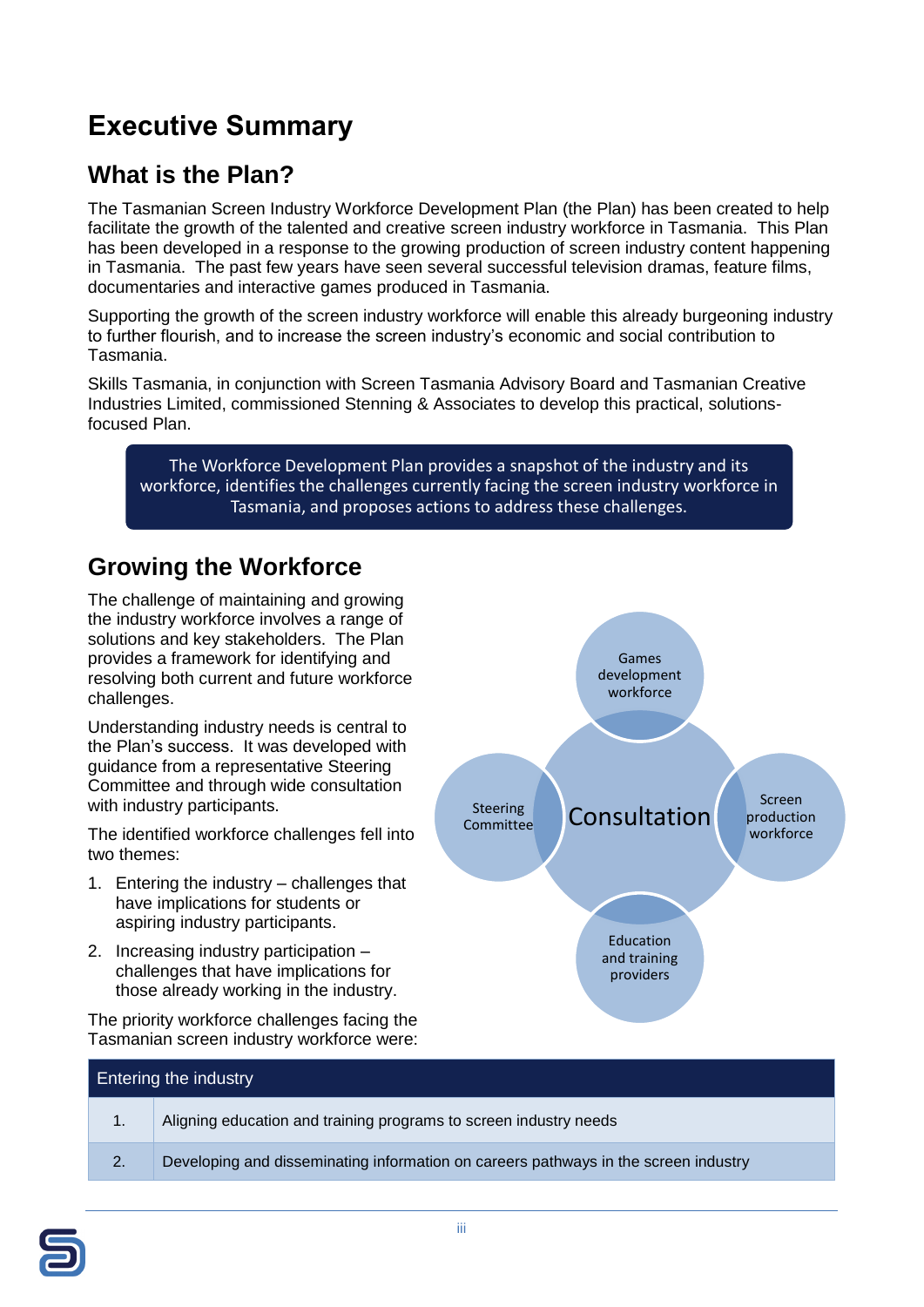| Increasing industry participation |                                                                       |  |  |
|-----------------------------------|-----------------------------------------------------------------------|--|--|
| 3.                                | Improving the connection between employers and employees              |  |  |
| 4.                                | Improving the business, legal and marketing skills of business owners |  |  |
| 5.                                | Improving the industry approach to learning opportunities             |  |  |
| 6.                                | Improving industry knowledge transfer within the workforce            |  |  |

### **Action Plan**

An action plan was developed to address the priority challenges. The action plan proposes what needs to be done, by whom and by when.

 $\blacktriangle$ 

| <b>High Priority</b>                                                                                                                                                        |                                                                       |                                                                                           |  |
|-----------------------------------------------------------------------------------------------------------------------------------------------------------------------------|-----------------------------------------------------------------------|-------------------------------------------------------------------------------------------|--|
| Conduct roundtables with<br>education and training<br>providers                                                                                                             | <b>Medium Priority</b><br>Low Priority<br>Develop an outreach program |                                                                                           |  |
| Implement a training program<br>for improving business, legal<br>and marketing skills<br>Engage experts to deliver<br>programs to help develop<br>freelance business skills | to promote the screen industry<br>Establish a mentorship program      | Develop a communications<br>framework<br>Review the Screen Tasmania<br>workforce database |  |
|                                                                                                                                                                             |                                                                       |                                                                                           |  |

### **Ongoing Application**

The Plan includes a proposal for ongoing governance. An expert Screen Industry Workforce Working Group will be responsible for the ongoing implementation of the Plan, as well as the periodic review of the industry workforce skill needs. This ensures that the Plan remains a living document that reflects the current Tasmanian screen industry.

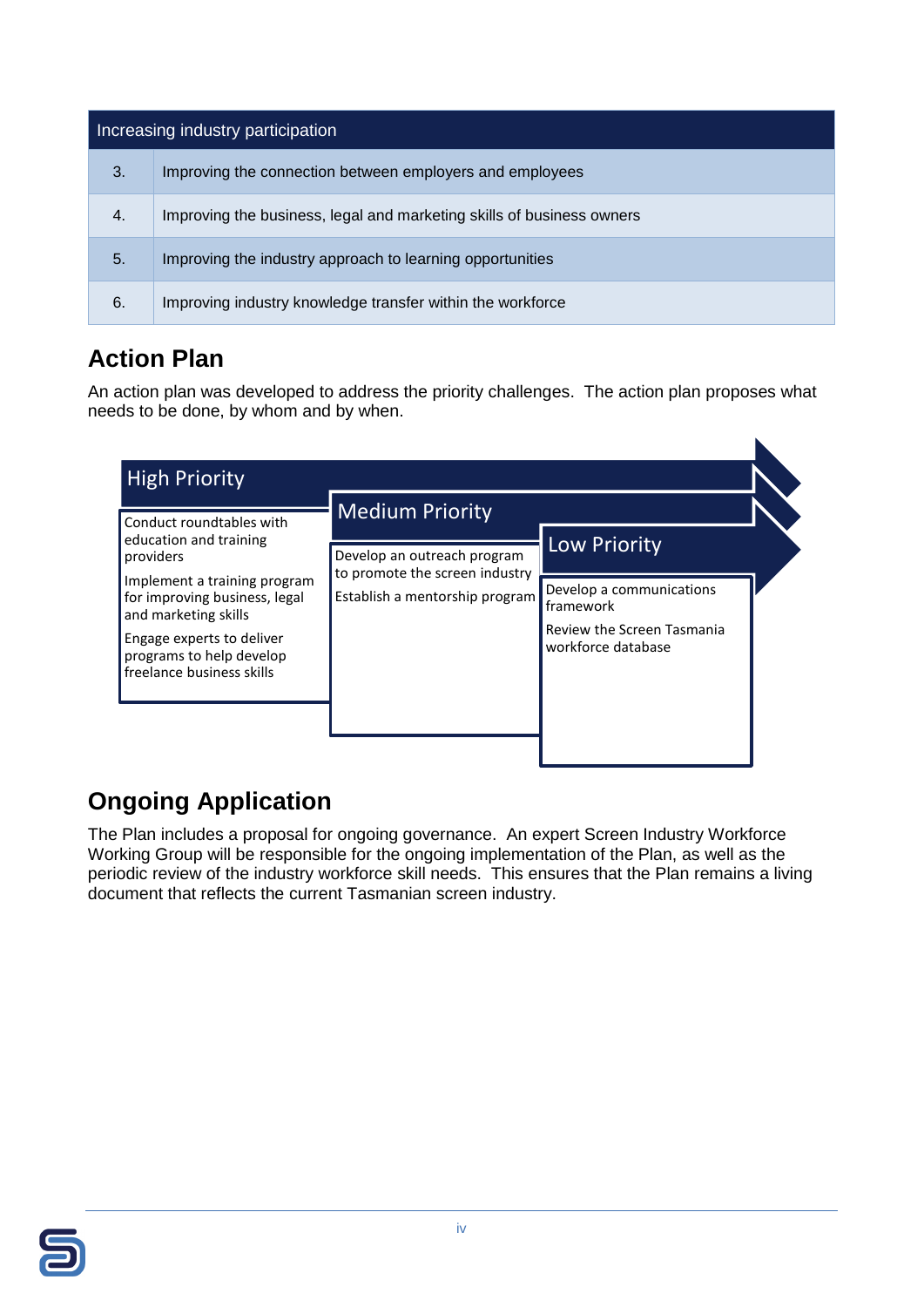## <span id="page-5-0"></span>**1 A Workforce to Support Industry Growth**

The screen industry plays an important role in showcasing Tasmanian creative talent and local stories. With the global availability of screen content through an increasing variety of devices and distribution methods used for screen content, the Tasmanian screen industry plays a key role in promoting Tasmania across Australia and the world.

The Tasmanian screen industry produces a wide range of high profile and successful content, including dramas, video games, documentaries, advertisements and mobile applications. The screen industry is poised to build upon this solid foundation and spotlight Tasmania as a location for building a screen industry career.

It is critical that the screen industry has a strong workforce to support its growth potential. The following three elements are key to any industry workforce:

Figure 1: Workforce supply dynamics



In working to build a strong workforce, the screen industry needs to ensure the people entering the workforce are appropriately skilled, and that the current workforce has the support it needs to compete with the larger screen industry workforces in Australia.

Skills Tasmania, in conjunction with Screen Tasmania Advisory Board and Tasmanian Creative Industries Limited, commissioned Stenning & Associates to develop this practical, solutionsfocused Tasmanian Screen Industry Workforce Development Plan (the Plan).

The Plan will play an important part in the supporting the growth of the screen industry in Tasmania. It provides a snapshot of the current industry workforce, identifies the challenges currently facing the Tasmanian screen industry workforce, and proposes actions to address these challenges. The Plan also outlines ongoing industry governance arrangements to ensure that it is a living document that can address future workforce challenges.

The research and industry consultation undertaken during the development of the Plan identified two sectors within the workforce, at different stages of their industry evolution. These two sectors, along with examples of the content they produce, are shown in [Figure 2.](#page-5-1)

<span id="page-5-1"></span>Figure 2: Screen industry sectors and content examples



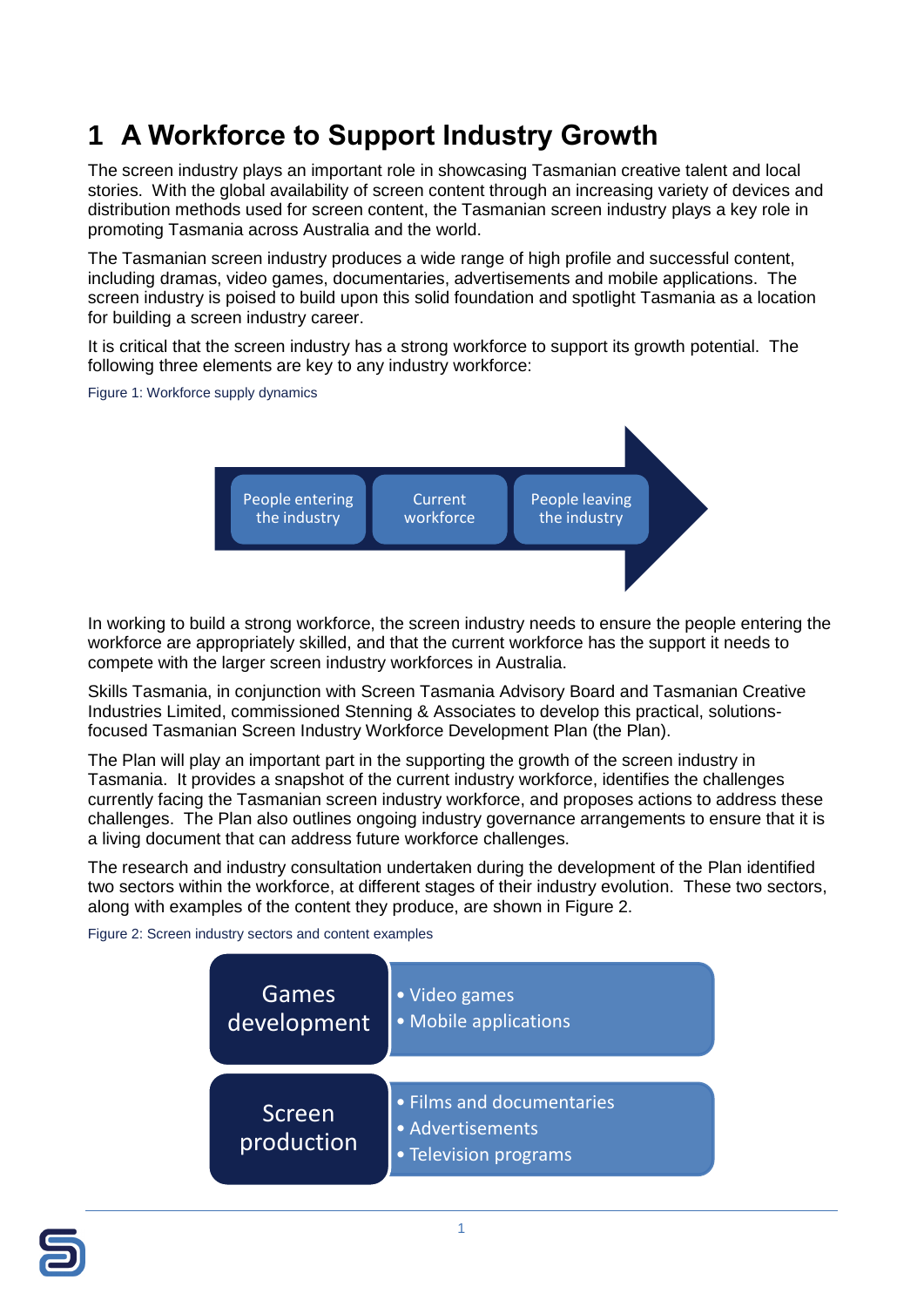The games development sector has recently emerged in Tasmania and is currently establishing its identity. The screen production sector is more established, with a larger production value and workforce.

The diversity of content produced across the games development and screen production sectors means that a large range of occupations are engaged in the screen industry. For the purposes of this Plan, a whole screen industry workforce definition was developed:

*Anybody who identifies as an aspirant or professional creator of games or screen content, or who facilitates the production or distribution of such content and who has their principle residence in Tasmania.*

The Workforce Development Plan was developed using the following methodology:

| <b>Workforce Profile</b>                                                                                                                                                                                     | <b>Literature Review</b>                                                                                                                              | Industry<br>Consultation                                                                                                                                                                                                   | Plan<br>Development                                                                                                                                                                   |
|--------------------------------------------------------------------------------------------------------------------------------------------------------------------------------------------------------------|-------------------------------------------------------------------------------------------------------------------------------------------------------|----------------------------------------------------------------------------------------------------------------------------------------------------------------------------------------------------------------------------|---------------------------------------------------------------------------------------------------------------------------------------------------------------------------------------|
| •Provided a<br>demographic<br>snapshot of the<br>Tasmanian screen<br>industry workforce,<br>and identified some<br>initial workforce<br>development issues.<br>A summary can be<br>found in Attachment<br>Α. | • Provided contextual<br>understanding of the<br>Tasmanian screen<br>industry and its<br>position in the<br>Australian and global<br>screen industry. | •Consultation with<br>individual<br>practitioners,<br>community<br>organisations and<br>relevant training and<br>education providers<br>was undertaken to<br>identify the specific<br>workforce challenges<br>in Tasmania. | •The Plan was<br>developed with<br>guidance from an<br>industry Steering<br>Committee to identify<br>appropriate strategies<br>and actions to address<br>key workforce<br>challenges. |

The Plan acknowledges that there are important factors influencing the screen industry in Tasmania that is not possible to address through this Plan. These include:

- Fewer screen industry work opportunities in Tasmania than elsewhere in Australia;
- The limited resources available to the Tasmanian screen industry; and
- The small population of Tasmania.

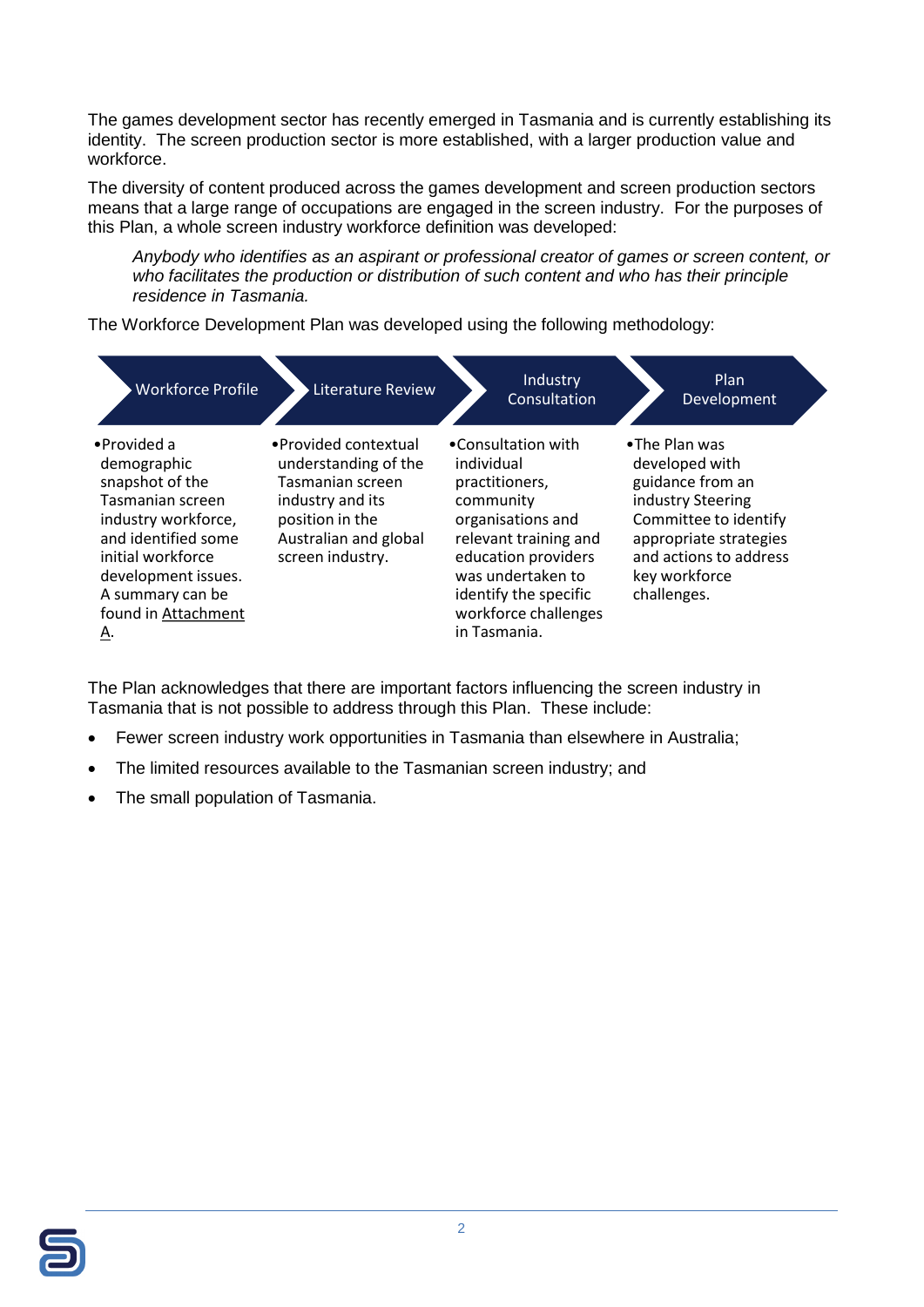## <span id="page-7-0"></span>**2 The Screen Scene**

### <span id="page-7-1"></span>**2.1 A Valuable Asset**

The screen industry is important in providing employment opportunities, contributing to the economy, and promoting culture.

Figure 3: The value of the screen industry to Australia<sup>1</sup>



The estimated size of the workforce may not accurately reflect the true size of the industry, as workers from other industries may undertake screen related activities as part of their job roles.

#### **The Workforce: Craig Dow Sainter**

I am one of the founding directors of Roar Film. I have worked at Roar Film as managing director for the past 17 years. Roar Film employs 6 full-time personnel but on average accounts for 20 FTE jobs through a large selection of contractors across multiple jobs in all areas of development up to final production.

I have seen the Tasmanian workforce develop over the past ten years and I believe there is a strong future for the Tasmanian screen industry. I recognise the difficulties relating to workforce development in Tasmania given that the continuity of production in Tasmania is still problematic. However, in many areas of digital production there are opportunities to work on national and international projects from a Tasmanian base.

1 Deloitte: Economic Contribution of the Film and Television Industry in Australia (2015) PwC: Entertainment and Media Outlook 2016-2020 (2016) Screen Australia: Managing the Cultural Value of Australia's Screen Sector (2016) Screen Australia: Screen Currency – Valuing our Screen Industry (2016)



 $\overline{a}$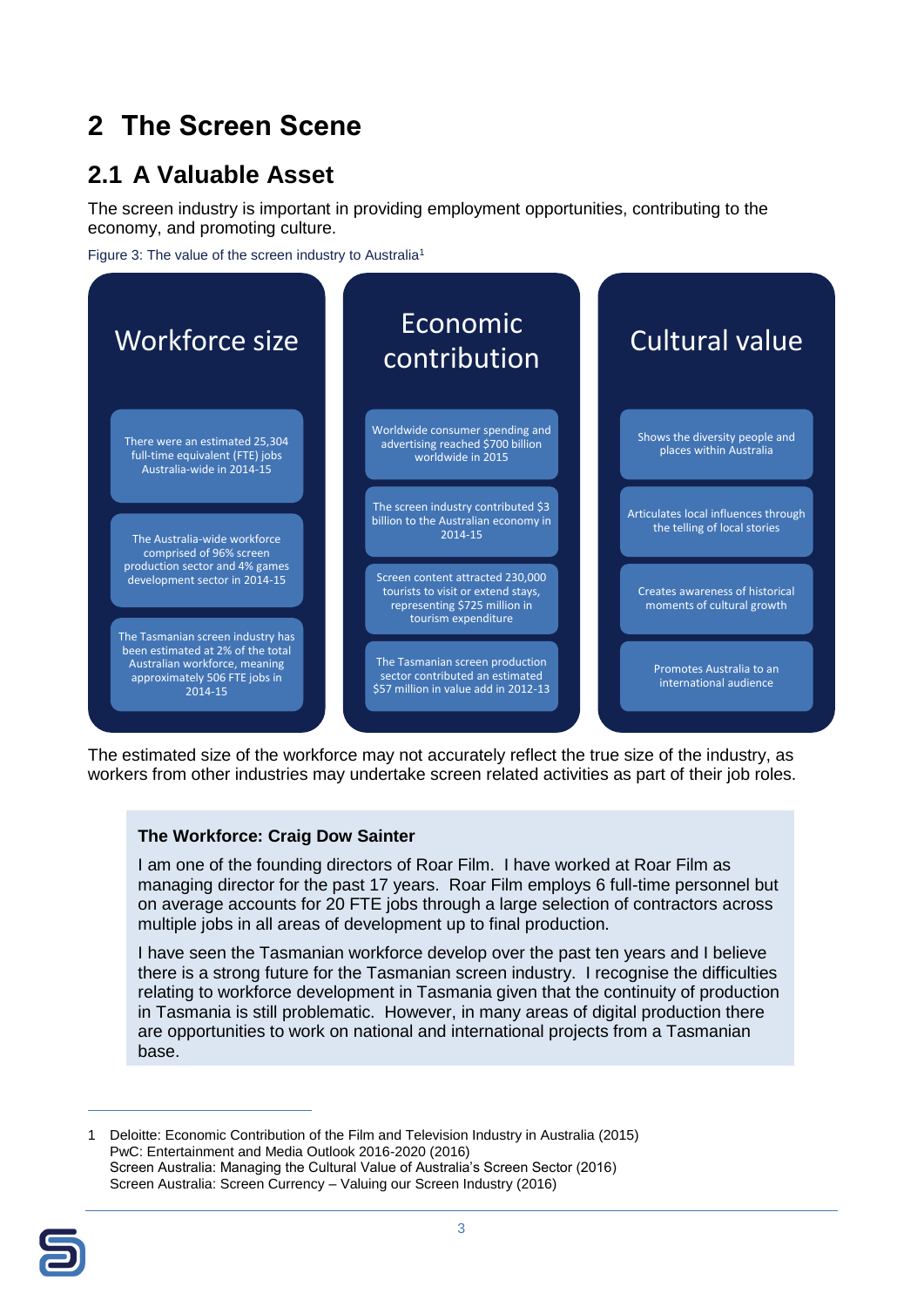### <span id="page-8-0"></span>**2.2 The Role You Play**

The screen industry has a diverse workforce that crosses numerous occupations and job roles. For example, Creative Skillset, a company that works with the screen industry in the United Kingdom, lists 287 job roles that directly relate to the industry.<sup>2</sup>

Consultation with Tasmanian screen industry participants provided insight that allows job roles to be grouped into two broad classifications: Key creative and technical jobs.

Most roles in the screen industry have both creative and technical aspects. This classification is about the balance of those elements. For example, writers are highly creative but still need to understand the craft, technical and budgetary limitations relevant to their work. A game programmer is a highly technical role, but it is recognised that the best programmers understand and work with the artistic assets.

[Figure 4](#page-8-2) provides examples of the types of jobs that fall under each job classification.

<span id="page-8-2"></span>Figure 4: Job classifications



#### **The Workforce: Andy Del Vecchio**

I work as an editor, cinematographer, director, writer and producer for Doublesee Media Pty Ltd. I have worked in Tasmania for 7 years and I make documentary and documentary style films and dramas.

I have seen the Tasmanian screen industry workforce struggle to find an identity over the years, with little thought to new business paradigms other than the traditional television and film ideas, and is sometimes a follower of fashions. I believe the Tasmanian screen industry will need to think outside of the square and be more entrepreneurial in the future to survive.

### <span id="page-8-1"></span>**2.3 Career Stage**

There are a number of factors that influence the success a person has in carving out a successful career in one of the many job roles that characterised the screen industry. [Figure 5](#page-9-1) lists these success factors, starting with those that help propel a person into the industry (bottom) and moving up to those that build a person's screen industry career (top).

 $\overline{a}$ <sup>2</sup> Creative Skillset: Creative industries: [http://creativeskillset.org/creative\\_industries](http://creativeskillset.org/creative_industries)

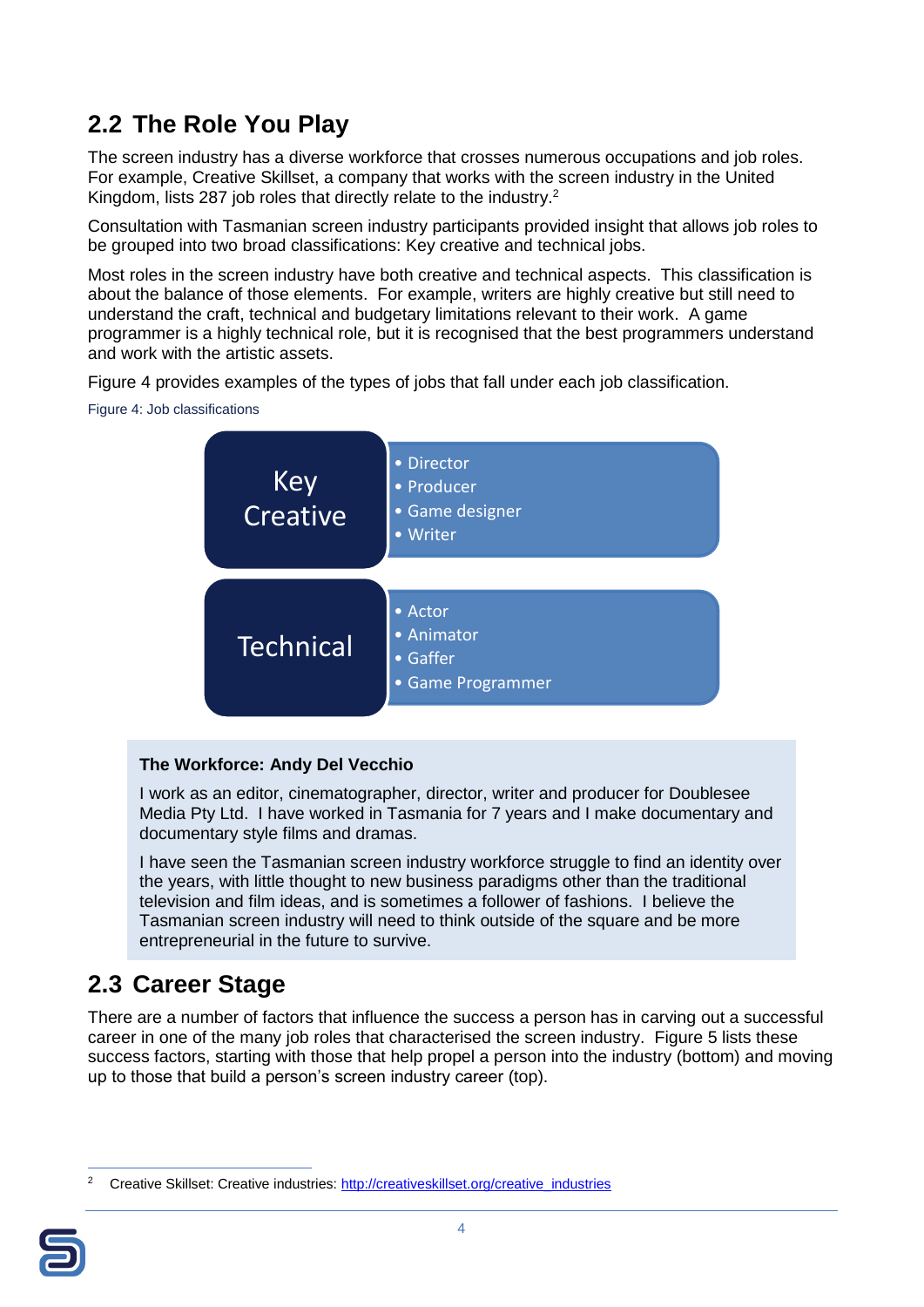<span id="page-9-1"></span>



These success factors allow a person to pass through the broad career stages of the screen industry outlined in [Figure 6.](#page-9-2)

<span id="page-9-2"></span>

#### **The Workforce: Peter Curtis**

I work as a cinematographer for ABC Television, and am also the State President of the Australian Cinematographers Society. I have worked in Tasmania for the majority of the last 33 years. I primarily shoot news, current affairs, lifestyle, TV magazine and documentary material.

I have seen the Tasmanian screen industry grow and mature in recent years. While some sectors of the industry have shrunk and simplified its presence significantly within Tasmania, the emerging film industry has blossomed, as have some very small but specialised sectors of the screen industry.

I believe the comparatively small Tasmanian screen industry will continue to grow in the medium term. The exposure and positive outcomes of recent productions will further encourage others to come to Tasmania. I believe the Tasmanian screen industry will need to think outside of the square and be more entrepreneurial in the future to survive.

### <span id="page-9-0"></span>**2.4 Education and Training**

The role that education and training plays within the screen industry depends upon the career stage of the screen participant.

For a person in the entry or emerging career stages, education and training provides an understanding of how the screen industry operates and the diversity of potential job roles, within a safe and explorative environment. Professionals in the mid-career or established career stages use education and training to increase or update existing skillsets.

Metro Screen: Emerging Visions (2015)



 $\overline{a}$ Metro Screen: Emerging Visions (2015)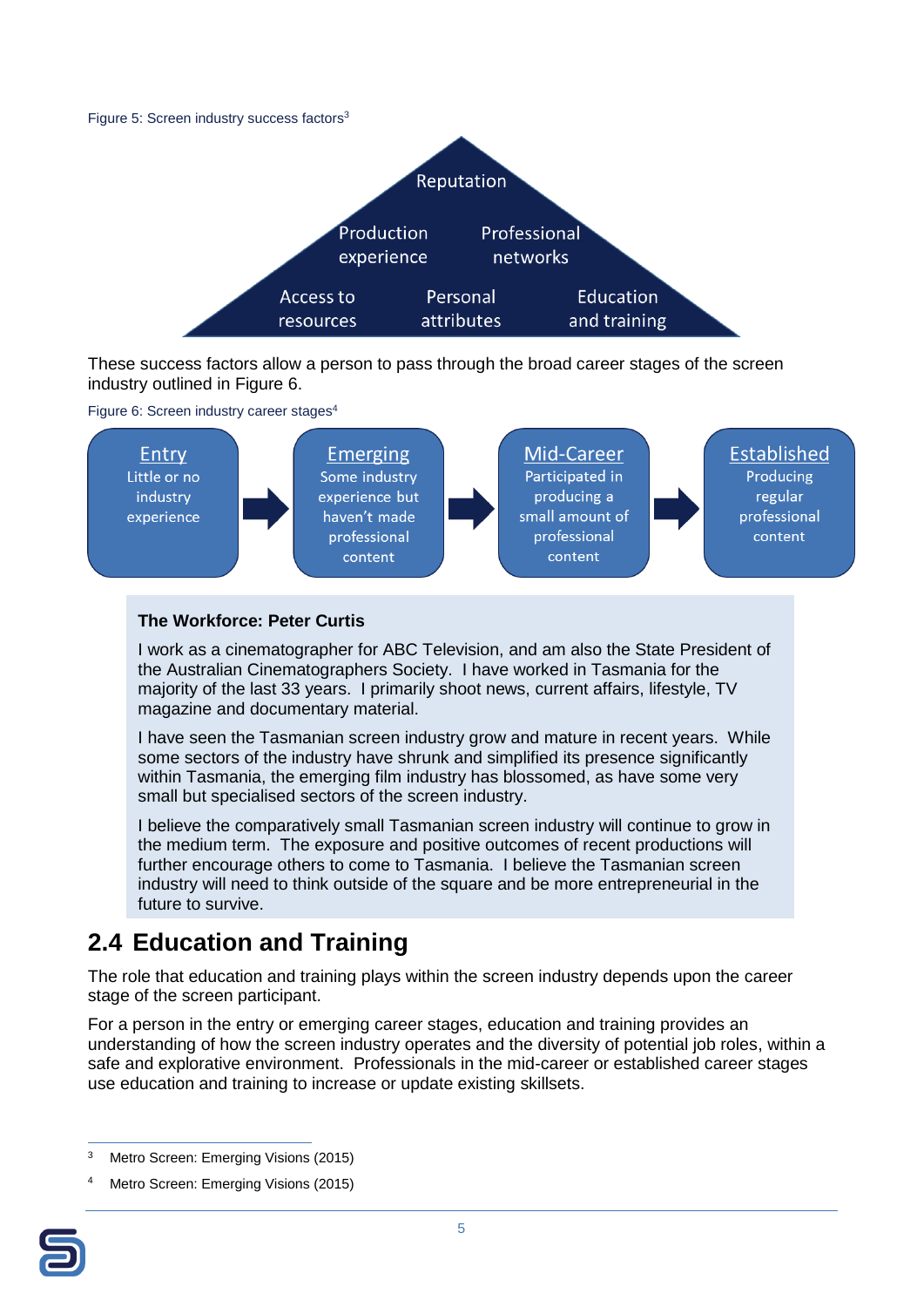Industry consultation revealed that on-the-job training is highly valued, as it provides an opportunity to gain practical industry experience. This is seen to be particularly the case in the screen production sector.

There are three broad groups that provide screen industry education and training development:

- Formal education and training providers;
- Industry bodies; and
- Screen industry businesses.

There are four primary streams of formal education and training available to the industry in Tasmania. [Figure 7](#page-10-0) illustrates these streams and provides examples of significant education and training providers.

<span id="page-10-0"></span>



The screen industry-related VET courses available in Tasmania and completion figures for 2014- 15 can be found in Attachment D. The screen industry-related tertiary courses offered by the University of Tasmania are also listed in Attachment D.

Industry bodies also provide skills development opportunities for industry participants to increase specific skillsets. The Australian and Tasmanian industry bodies who provide skills development opportunities includes:

- Australian Cinematographers Society;
- Australian Directors Guild;
- Australian Interactive Media Industry Association;
- Australian Screen Editors Guild;
- Australian Writer's Guild;
- Games Developers Association of Australia;
- Media, Entertainment and Arts Alliance;
- Screen Producers Guild;
- Tasmanian Filmmakers Alliance:

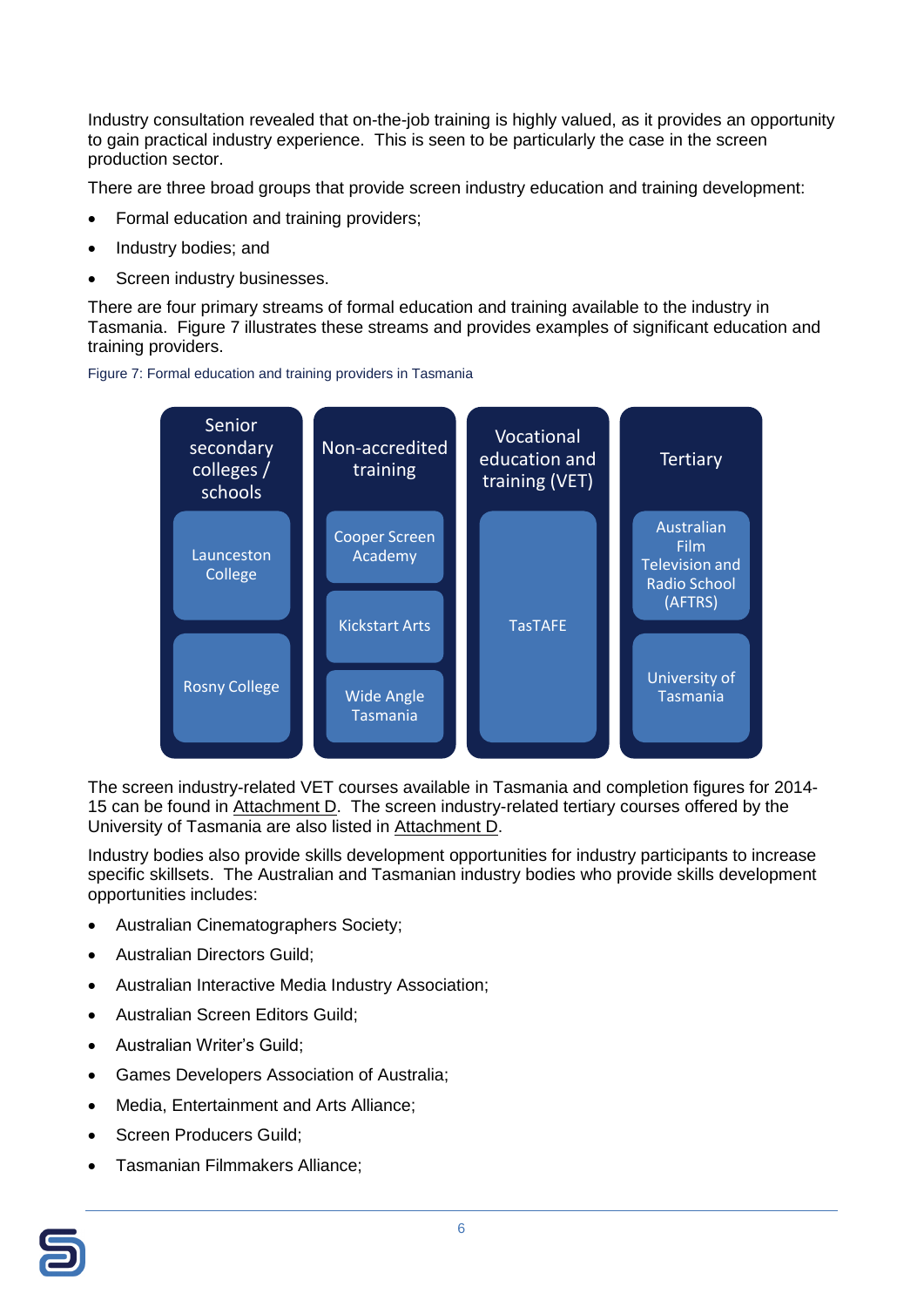- Tasmanian Game Development Society; and
- TasICT.

In addition, large screen industry businesses provide training in specific products or technologies that have been developed for use in the industry.

### <span id="page-11-0"></span>**2.5 Future Direction**

The screen industry is constantly evolving in terms of how, why and what content is produced. The workforce has to be able to adapt to the changing industry environment. This requires the identification of potential future trends and having a workforce that is adaptable.

Consultation and research identified five major trends that will have an increasing impact on the Australian screen industry moving into the future.

Figure 8: Identified screen industry trends<sup>5</sup>

#### Evolving Technology

•There is constant integration of new technology and innovations. Virtual reality technology is the latest example of technology being integrated for screen purposes.

#### Pressure to Succeed

•The money and timeframes for producing commercial screen content is shrinking. Professionals also have to compete against amateur content creators. This may lead to fewer risks being taken in content creation

#### Consumer Involvement

•Public involvement in the production of content has increased through mechanisms such as early-access games and pilot episodes. It is also increasingly easy for consumers to create and distribute their own content

#### Increasing Competition

•Consumers access to global screen content provides opportunity for Australian productions to reach a broader audience but also increases the number of competing productions

#### Content and Delivery **Diversity**

•Methods for distributing are expanding. The availability of mobile devices and subscription of Australia are growing

 $\overline{5}$ <sup>5</sup> Australian Film Television and Radio School: Future Vision 2021 (2016) Deloitte: Technology, Media and Telecommunications Predictions 2016 (2016) IBISWorld: Motion Picture and Video Production in Australia (2016) Motion Picture Association of America: Technology and Innovation (2016) PwC: Entertainment and Media Outlook 2016-2020 (2016)

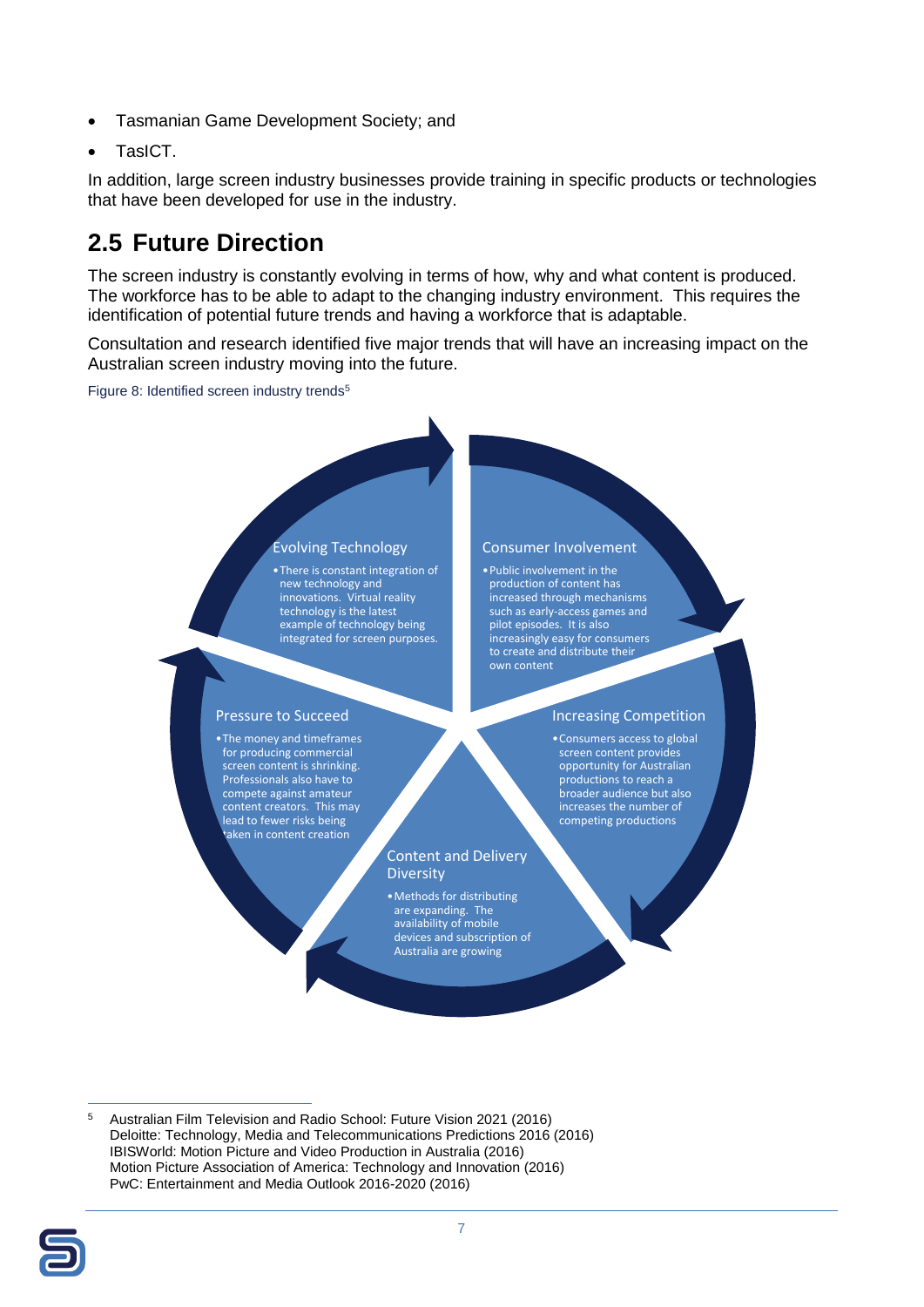## <span id="page-12-0"></span>**3 Priority Workforce Challenges**

Consultation identified workforce challenges facing the screen industry. Across all of these challenges, two common themes emerged:

- 1. Entering the industry workforce challenges that have implications for students or aspiring industry participants.
- 2. Increasing industry participation workforce challenges that have implications for those already working in the industry.

The six workforce challenges in [Table 1](#page-12-1) are considered to be a priority to workforce growth (they are not listed in order of importance).

<span id="page-12-1"></span>Table 1: Priority screen industry workforce challenges

| <b>Entering the industry</b>      |                                                                                     |  |  |
|-----------------------------------|-------------------------------------------------------------------------------------|--|--|
| 1.                                | Aligning education and training programs to screen industry needs                   |  |  |
| 2.                                | Developing and disseminating information on careers pathways in the screen industry |  |  |
| Increasing industry participation |                                                                                     |  |  |
| 3.                                | Improving the connection between employers and employees                            |  |  |
| 4.                                | Improving the business, legal and marketing skills of business owners               |  |  |
| 5.                                | Improving the industry approach to learning opportunities                           |  |  |
| 6.                                | Improving industry knowledge transfer within the workforce                          |  |  |

Other workforce challenges were also identified. While important, these challenges were not seen as an immediate priority. The need to address these challenges should be considered when the Plan is next reviewed.

These other workforce challenges include:

- Increasing the utilisation of the Tasmanian workforce for screen productions in Tasmania;
- Overcoming specifically identified industry job role shortages;
- Retaining a skilled and talented workforce; and
- Promoting the Tasmanian screen industry workforce.

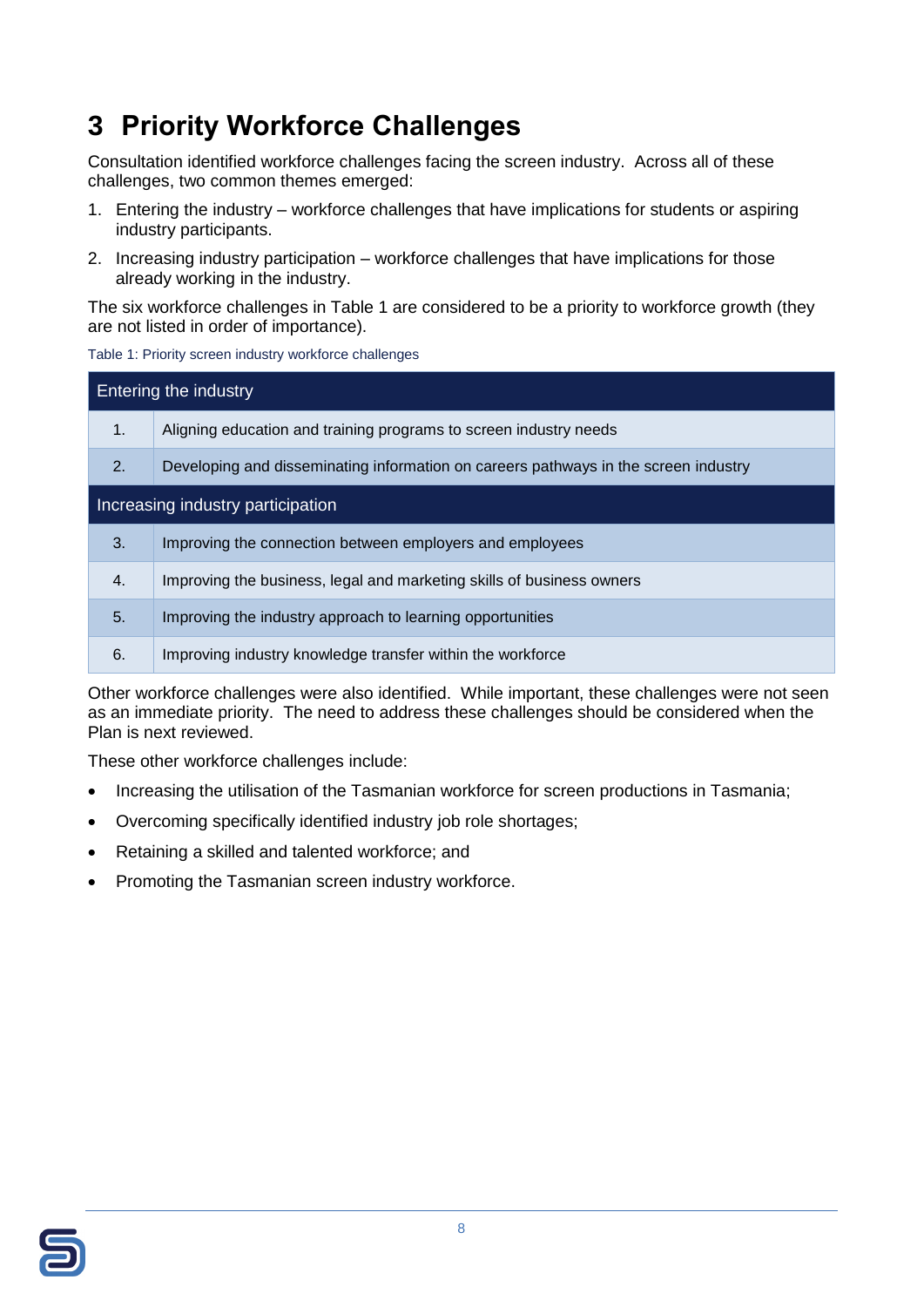## <span id="page-13-0"></span>**4 Meeting the Challenges**

Actions to address the identified workforce challenges were developed against the need for:

- Realistic, practical solutions; and
- Industry and stakeholder ownership and commitment.

In order to ensure that the action plan meets the needs mentioned above, each action has been assigned a priority (high, medium or low) that suggests a timeline for the proposed implementation of the action, and proposed stakeholder(s) who could drive the action's implementation.

Figure 9: Key elements of the action plan



The actions also come under the two identified themes of 'entering the industry' and 'increasing industry participation'. The action plan in [Table 2](#page-14-1) represents the proposed actions aimed at addressing the identified priority workforce challenges.

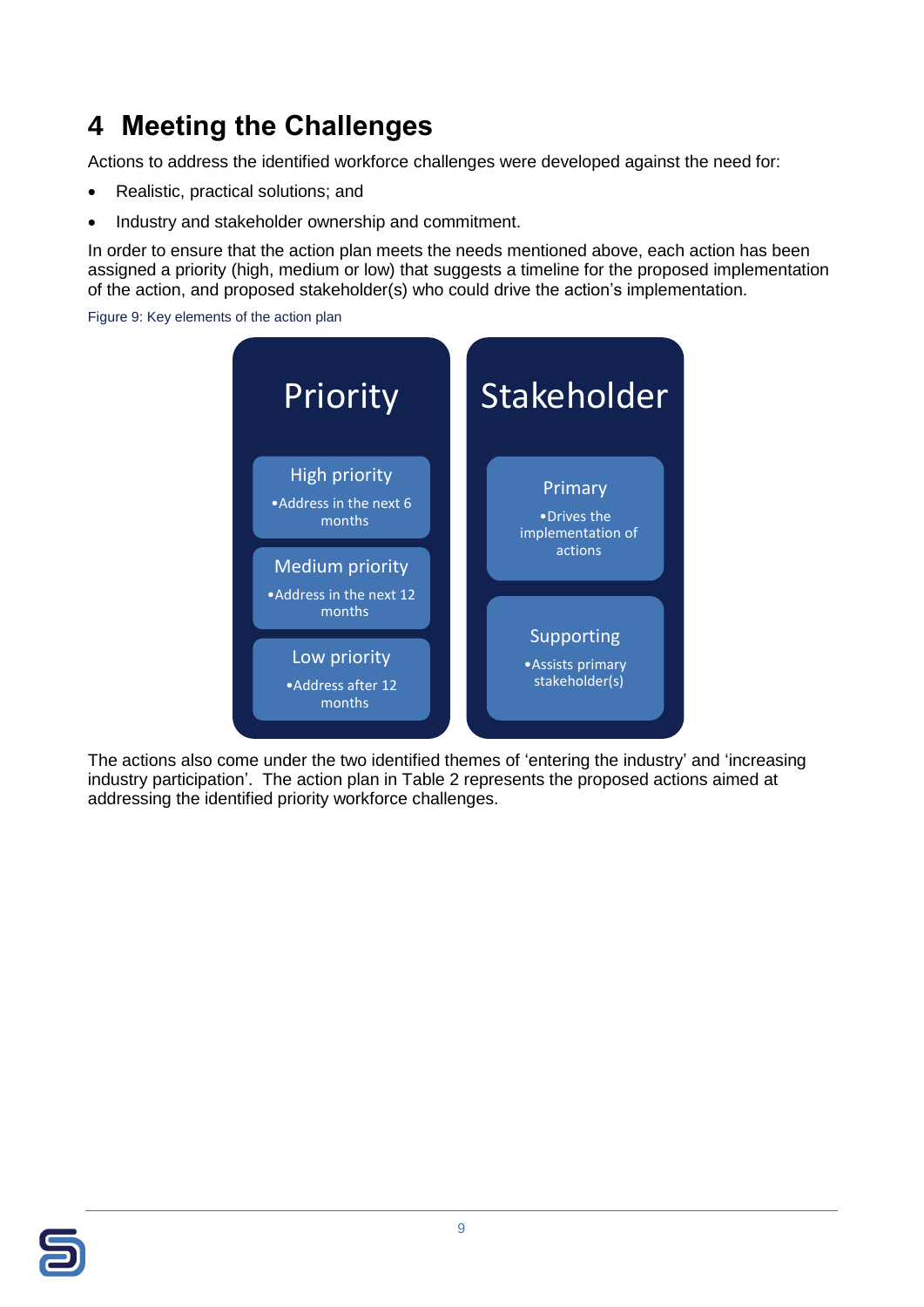### **4.1 Action Plan**

Table 2: Screen industry workforce development action plan

<span id="page-14-0"></span>

| #  | <b>Theme</b>                            | <b>Proposed Actions</b>                                                                                                                                                                                                                                                                                                                                                                                                                                                                                                               | Priority | Primary<br>Stakeholder(s)                                                            | Supporting<br>Stakeholder(s)                                                                                                                                                                                                                                                  |
|----|-----------------------------------------|---------------------------------------------------------------------------------------------------------------------------------------------------------------------------------------------------------------------------------------------------------------------------------------------------------------------------------------------------------------------------------------------------------------------------------------------------------------------------------------------------------------------------------------|----------|--------------------------------------------------------------------------------------|-------------------------------------------------------------------------------------------------------------------------------------------------------------------------------------------------------------------------------------------------------------------------------|
| 1. | Entering the<br>industry                | Conduct roundtables with industry stakeholders and education and<br>training providers to ensure that training programs meet screen<br>industry skills needs. This should include:<br>Reviewing existing education and training programs in<br>operation in Tasmania to ensure that graduates are equipped<br>with relevant industry skills; and<br>Developing partnerships between education and training<br>providers and industry to provide students with access to on-<br>the-job or practical training and industry experience. | High     | <b>Tasmanian Creative</b><br><b>Industries Council</b>                               | Australian guilds and<br>industry bodies<br><b>Education and Training</b><br>providers<br>Screen Tasmania<br><b>TasICT</b><br><b>Tasmanian Filmmakers</b><br>Alliance<br><b>Tasmanian Game</b><br><b>Development Society</b><br>University of Tasmania<br>Wide Angle Tasmania |
| 2. | Increasing<br>industry<br>participation | Develop and implement a training program for screen industry<br>participants tailored towards improving the business, legal and<br>marketing skills of screen industry business operators.                                                                                                                                                                                                                                                                                                                                            | High     | <b>Education and Training</b><br>providers<br>Screen Tasmania<br>Wide Angle Tasmania | <b>Tasmanian Filmmakers</b><br>Alliance<br><b>Tasmanian Game</b><br><b>Development Society</b>                                                                                                                                                                                |
| 3. | Increasing<br>industry<br>participation | Engage experts to deliver programs to help develop freelance<br>business skills.                                                                                                                                                                                                                                                                                                                                                                                                                                                      | High     | <b>Education and Training</b><br>providers<br>Screen Tasmania<br>Wide Angle Tasmania | Australian guilds and<br>industry bodies<br><b>Tasmanian Filmmakers</b><br>Alliance<br><b>Tasmanian Game</b><br><b>Development Society</b>                                                                                                                                    |

<span id="page-14-1"></span>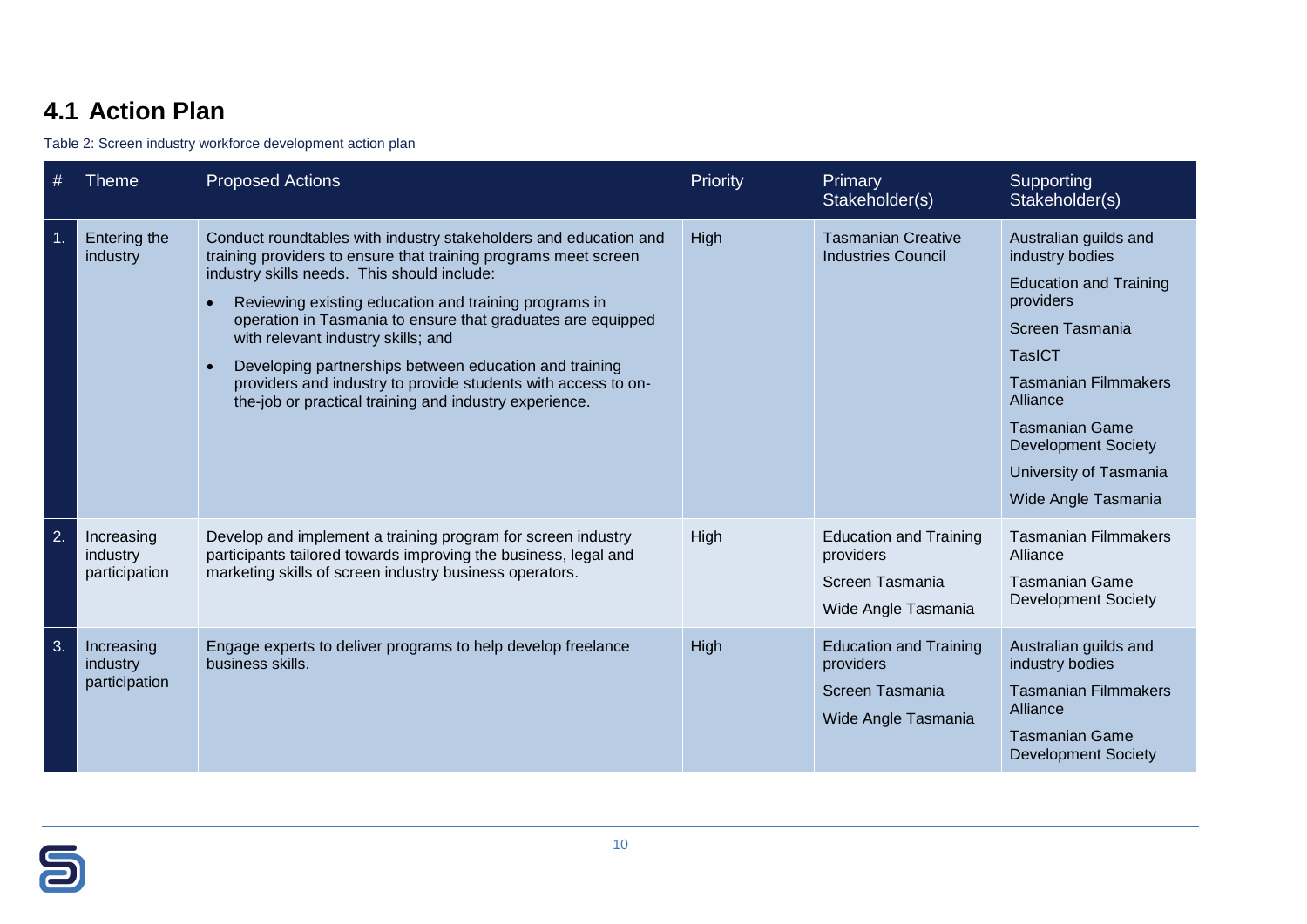| #  | Theme                                   | <b>Proposed Actions</b>                                                                                                                                                                                                                                                                                                                                                                                                                                                                                                                                                                                                                                                                                                                                                 | Priority | <b>Primary</b><br>Stakeholder(s)                                                                                  | Supporting<br>Stakeholder(s)                                                                                                                                                                                                                                                       |
|----|-----------------------------------------|-------------------------------------------------------------------------------------------------------------------------------------------------------------------------------------------------------------------------------------------------------------------------------------------------------------------------------------------------------------------------------------------------------------------------------------------------------------------------------------------------------------------------------------------------------------------------------------------------------------------------------------------------------------------------------------------------------------------------------------------------------------------------|----------|-------------------------------------------------------------------------------------------------------------------|------------------------------------------------------------------------------------------------------------------------------------------------------------------------------------------------------------------------------------------------------------------------------------|
| 4. | Entering the<br>industry                | Develop an outreach program to promote the screen industry and to<br>articulate career pathways and roles in the industry. The outreach<br>program would require existing industry practitioners to be involved.<br>The program could initially target Tasmanian school students.<br>Example approaches are provided below:<br>Having experienced industry practitioners deliver presentations<br>in schools;<br>Developing educational material for distribution to schools (e.g.<br>$\bullet$<br>a game or short film that showcases the screen industry); and<br>Implementing a famil program that could educate key<br>$\bullet$<br>'influencers' (e.g. teachers, trainers, career advisers,<br>employment agents) by exposing them to real industry<br>activities. | Medium   | <b>Tasmanian Creative</b><br><b>Industries Council</b><br>Wide Angle Tasmania                                     | Australian guilds and<br>industry bodies<br><b>Beacon Foundation</b><br><b>Education and Training</b><br>providers<br>Screen Tasmania<br><b>TasICT</b><br><b>Tasmanian Filmmakers</b><br>Alliance<br><b>Tasmanian Game</b><br><b>Development Society</b><br>University of Tasmania |
| 5. | Increasing<br>industry<br>participation | Establish a mentorship program that can target known skills gaps in<br>the industry by:<br>Expanding on the skill sets of existing practitioners; and<br>$\bullet$<br>Providing experience and skills to emerging practitioners.<br>$\bullet$                                                                                                                                                                                                                                                                                                                                                                                                                                                                                                                           | Medium   | Screen Tasmania<br><b>Tasmanian Filmmakers</b><br>Alliance<br><b>Tasmanian Game</b><br><b>Development Society</b> | Australian guilds and<br>industry bodies<br><b>Education and Training</b><br>providers<br>Wide Angle Tasmania                                                                                                                                                                      |
| 6. | Increasing<br>industry<br>participation | Develop a communications framework to ensure that screen<br>industry information and opportunities are communicated<br>successfully. The development of the framework would include:<br>Investigating the success of communication methods currently<br>$\bullet$<br>used (e.g. social media groups);<br>Formalising the preferred information distribution outlets for the<br>$\bullet$<br>screen industry; and<br>Investigating ways of attracting greater participation from the<br>industry.                                                                                                                                                                                                                                                                        | Low      | <b>Tasmanian Filmmakers</b><br>Alliance<br><b>Tasmanian Game</b><br><b>Development Society</b>                    | <b>Education and Training</b><br>providers<br>Screen Tasmania<br><b>TasICT</b><br><b>Tasmanian Creative</b><br><b>Industries Council</b><br>Wide Angle Tasmania                                                                                                                    |

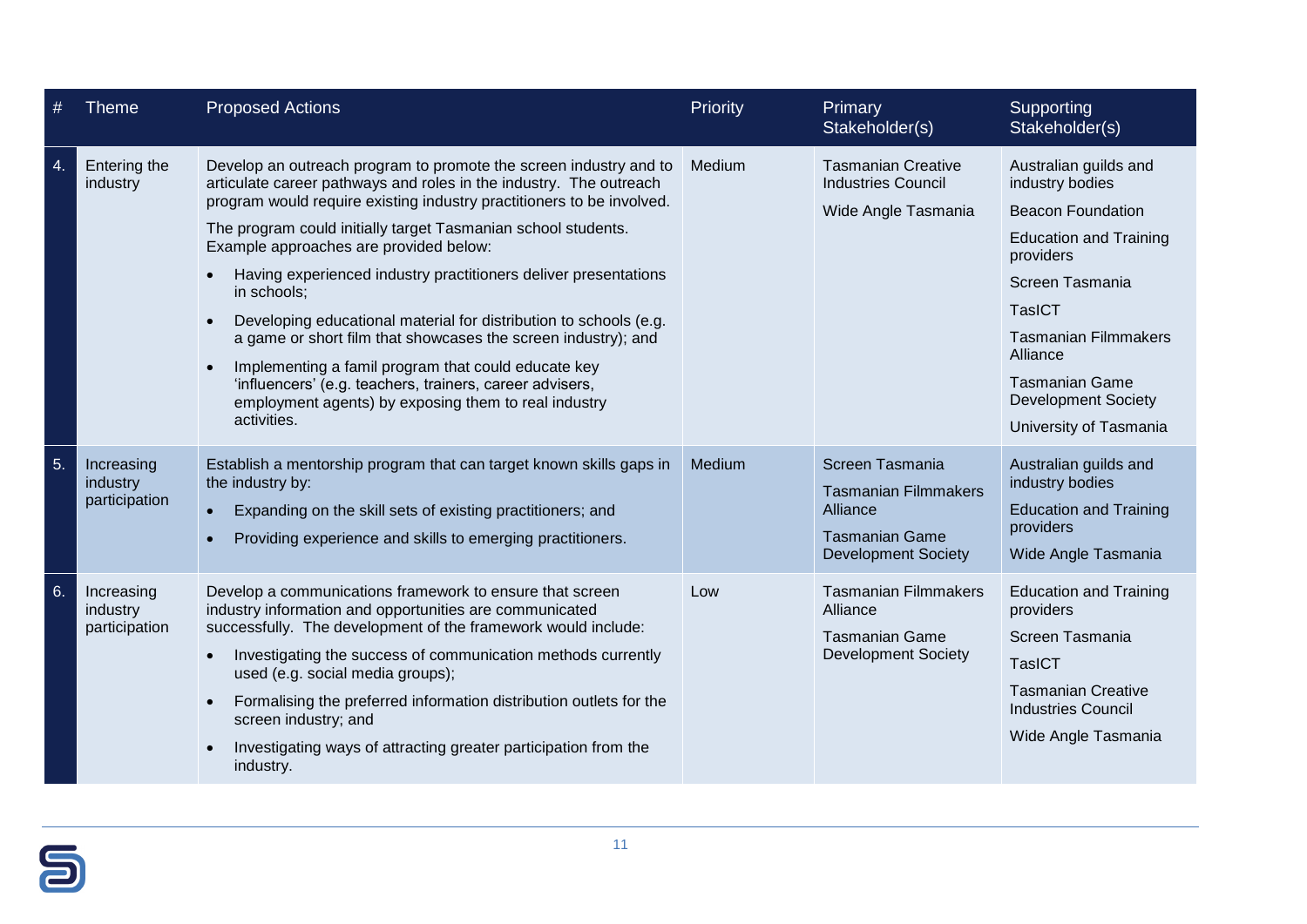| #                | <b>Theme</b>                            | <b>Proposed Actions</b>                                                                                                                                                                                                                                                               | Priority | Primary<br>Stakeholder(s) | Supporting<br>Stakeholder(s) |
|------------------|-----------------------------------------|---------------------------------------------------------------------------------------------------------------------------------------------------------------------------------------------------------------------------------------------------------------------------------------|----------|---------------------------|------------------------------|
| $\overline{7}$ . | Increasing<br>industry<br>participation | Review the Screen Tasmania workforce database for accuracy and<br>use by industry. The review should include analysis of:<br>Maintenance requirements;<br>How the industry is currently using the database; and<br>Alternate methods for linking industry employers and<br>employees. | Low      | Screen Tasmania           |                              |

Primary and supporting stakeholders have not necessarily committed to implementing any of the proposed actions.<sup>6</sup>

<sup>&</sup>lt;u>come that wide angle Tasmania have a role in Actions 1, 2, 3, 4, 5 and 6. The specific details of Wide Angle Tasmania's role in any proposed actions have yet to be clarified.<br><sup>6</sup> It is proposed that Wide Angle Tasmania ha</u>

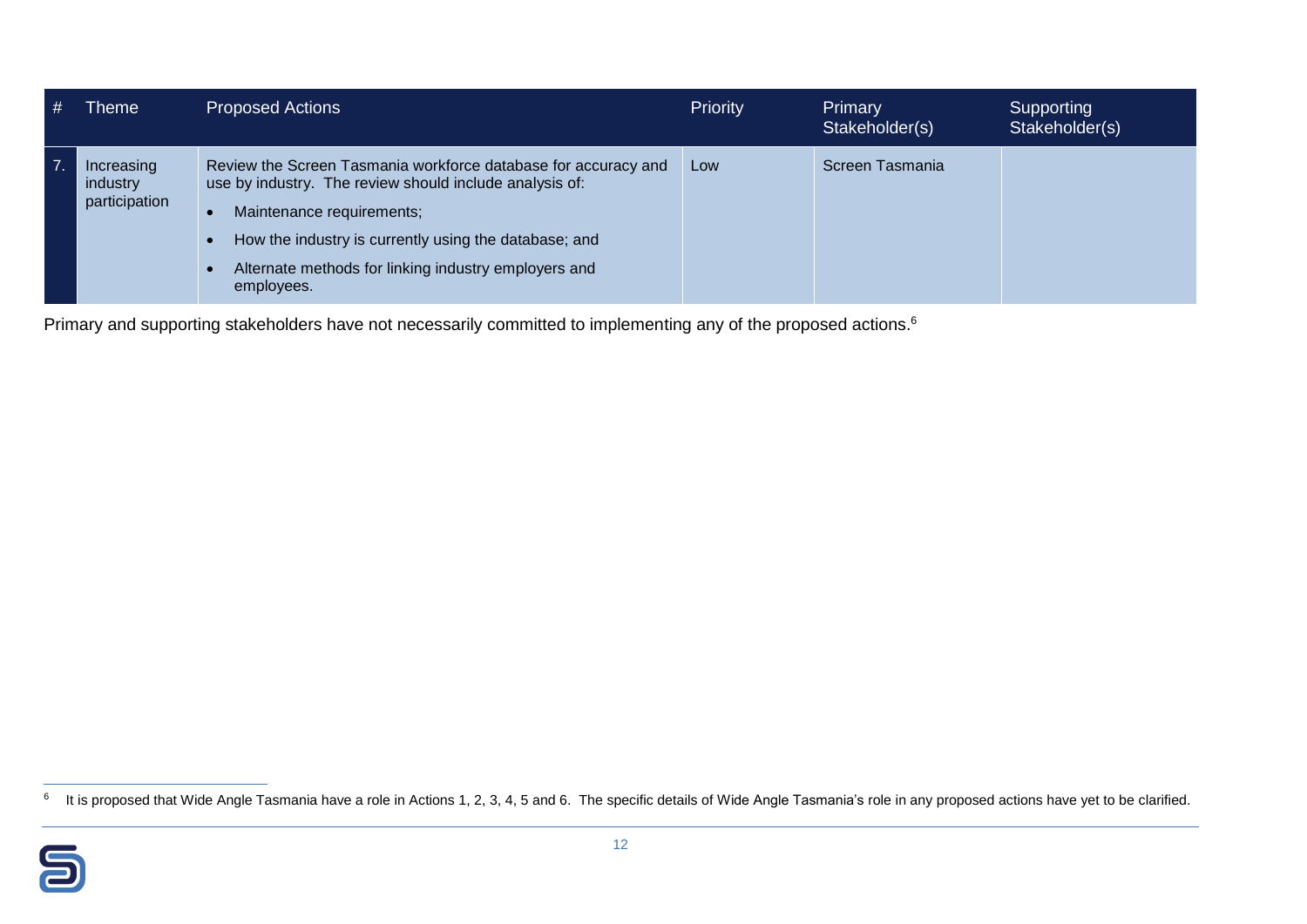## <span id="page-17-0"></span>**5 Governance Arrangements**

The initial development of the Workforce Development Plan is the first step in addressing the identified actions. The Plan requires ongoing sustainable governance arrangements to ensure its successful implementation. The proposed governance arrangements require custodians and a Working Group.



Tasmanian Creative Industries and Screen Tasmania will be joint custodians of the Plan and will work towards supporting the Plan, subject to adequate funding of personnel and administration costs.

The Plan must be monitored and updated to guarantee that it remains responsive to industry need. Accordingly, it is proposed that an expert Screen Industry Workforce Working Group be established.

The Working Group should be expertise based and consist of six persons:

- Independent Chair who must have a sound understanding of the industry and expertise and experience in achieving industry change;
- One person with expertise and experience in the creative side of the screen production sector;
- One person with expertise and experience in the technical aspects of the screen production sector;
- One person with expertise and experience in the games development sector;
- One person with expertise and experience in ICT; and
- One person with expertise and experience in training and skills development in a related industry environment.

The purpose of the Working Group would be to establish clear workforce development priorities and promote collaborative identification of problems and resolution of workforce capacity and capability issues.

The key functions of the Working Group should include:

- Advising the Tasmanian Government, through Screen Tasmania, on how to improve the capacity and capability of the screen industry workforce to support industry growth;
- Driving the implementation of the Workforce Development Plan in coordination with key stakeholders;
- Strengthening partnerships between industry and education and training providers;
- Communicating and consulting with industry and relevant stakeholders regarding the implementation of the Workforce Development Plan;
- Establishing agreed performance measures for the initial actions identified in the Workforce Development Plan;

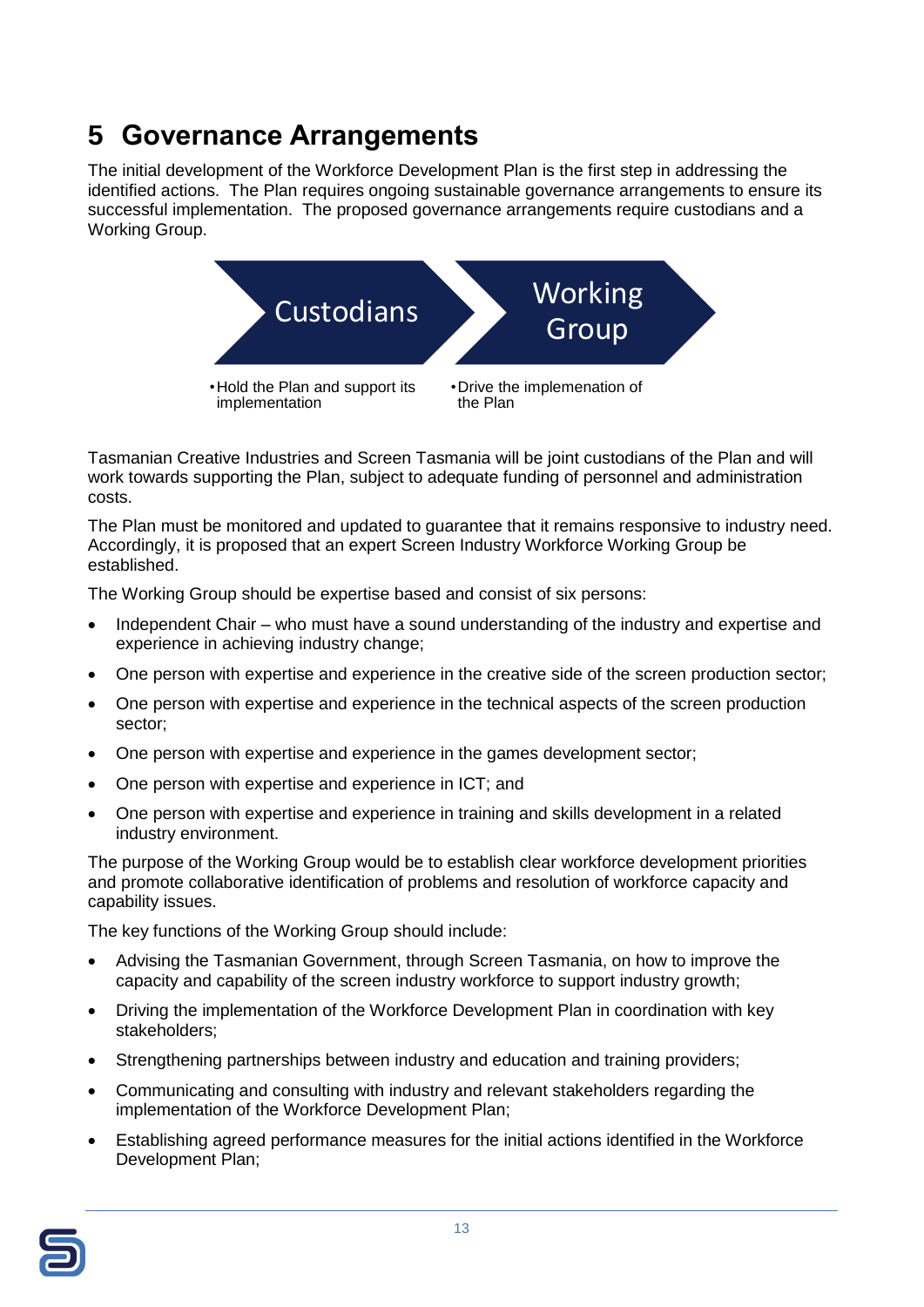- Monitoring progress with the Workforce Development Plan and associated activities and amend where required; and
- Identifying a sustainable long-term governance arrangement for the ongoing Screen Industry Workforce Development Plan.

The Terms of Reference for the custodians and its Working Group with respect to the Plan will be to:

- Oversee the implementation of the Plan;
- Determine how actions should be implemented;
- Ensure that the Plan is consistent with Screen Industry Strategic Plan;
- Communicate and consult with industry regarding the implementation of the Plan;
- Monitor progress of the Plan and associated activities and amend project direction where required; and
- Report progress with the Plan to Tasmania's screen industry.

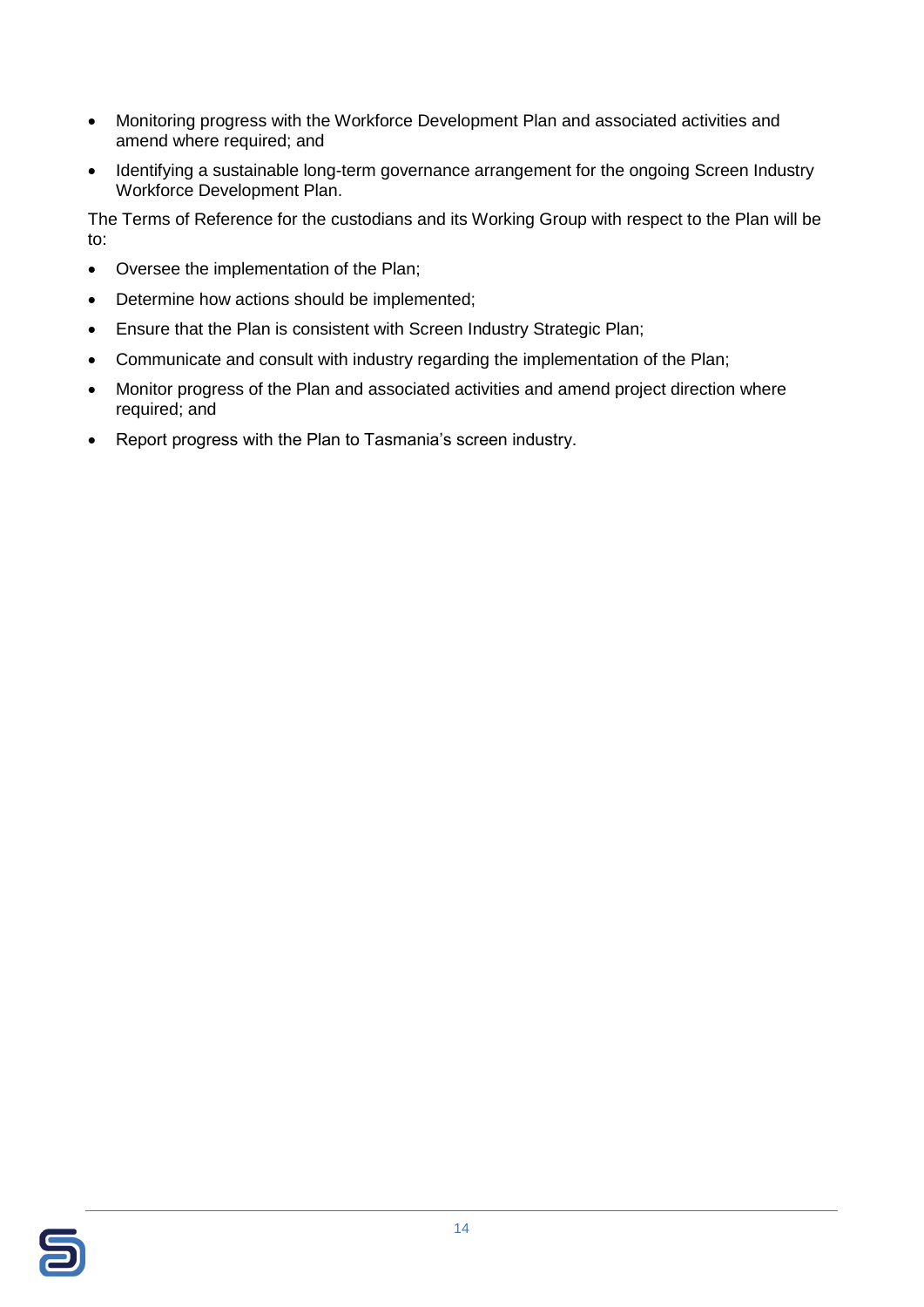<span id="page-19-0"></span>

|                                                       | Owner, Operator and Manager                                                                                                                                                                                         | Paid Worker                                                                                                                                                                                                                    | <b>Volunteer and Aspirants</b>                                                                                                                                                          |
|-------------------------------------------------------|---------------------------------------------------------------------------------------------------------------------------------------------------------------------------------------------------------------------|--------------------------------------------------------------------------------------------------------------------------------------------------------------------------------------------------------------------------------|-----------------------------------------------------------------------------------------------------------------------------------------------------------------------------------------|
| <b>Number of Usable</b><br><b>Responses</b>           | 84                                                                                                                                                                                                                  | 154                                                                                                                                                                                                                            | 62                                                                                                                                                                                      |
| <b>Primary Residence</b>                              | 99% lived in Tasmania:<br>80% in Hobart.<br>$\bullet$<br>13% in Launceston and North East.<br>$\bullet$<br>5% in South East.<br>$\bullet$<br>1% in West and North West.<br>$\bullet$<br>1% live in New South Wales. | 93% lived in Tasmania:<br>75% in Hobart.<br>15% in Launceston and North East.<br>$\bullet$<br>7% in South East.<br>$\bullet$<br>3% in West and North West.<br>$\bullet$<br>4% live in New South Wales.<br>3% live in Victoria. | 89% lived in Tasmania:<br>70% in Hobart.<br>20% in Launceston and North East.<br>8% in South East.<br>2% in West and North West.<br>8% live in New South Wales.<br>3% live in Victoria. |
| Gender                                                | 76% were male.<br>24% were female.                                                                                                                                                                                  | 58% were male.<br>42% were female.                                                                                                                                                                                             | 56% were male.<br>44% were female.                                                                                                                                                      |
| Age                                                   | Top three percentages:<br>33% were 35 to 44 years.<br>$\bullet$<br>28% were 45 to 54 years.<br>$\bullet$<br>19% were 55 to 64 years.<br>$\bullet$                                                                   | Top three percentages:<br>32% were 35 to 44 years.<br>$\bullet$<br>23% were 25 to 34 years.<br>$\bullet$<br>22% were 45 to 54 years.                                                                                           | Top three percentages:<br>31% were 18 to 24 years.<br>24% were 25 to 34 years.<br>11% were 17 years or under.<br>$\bullet$                                                              |
| <b>Non-English Speaking</b><br>Background             | 8% came from a non-English speaking<br>background.                                                                                                                                                                  | 9% came from a non-English speaking<br>background.                                                                                                                                                                             | 13% came from a non-English speaking<br>background.                                                                                                                                     |
| <b>Disability</b>                                     | 5% have a disability.                                                                                                                                                                                               | 7% have a disability.                                                                                                                                                                                                          | 9% have a disability.                                                                                                                                                                   |
| <b>Aboriginal or Torres</b><br><b>Strait Islander</b> | 1% were of Aboriginal descent.<br>None were of Torres Strait Islander<br>descent.                                                                                                                                   | 5% were of Aboriginal descent.<br>None were of Torres Strait Islander descent.                                                                                                                                                 | None were of Aboriginal descent.<br>None were of Torres Strait Islander descent.                                                                                                        |

## **Attachment A – Tasmanian Screen Industry Workforce Profile Summary**

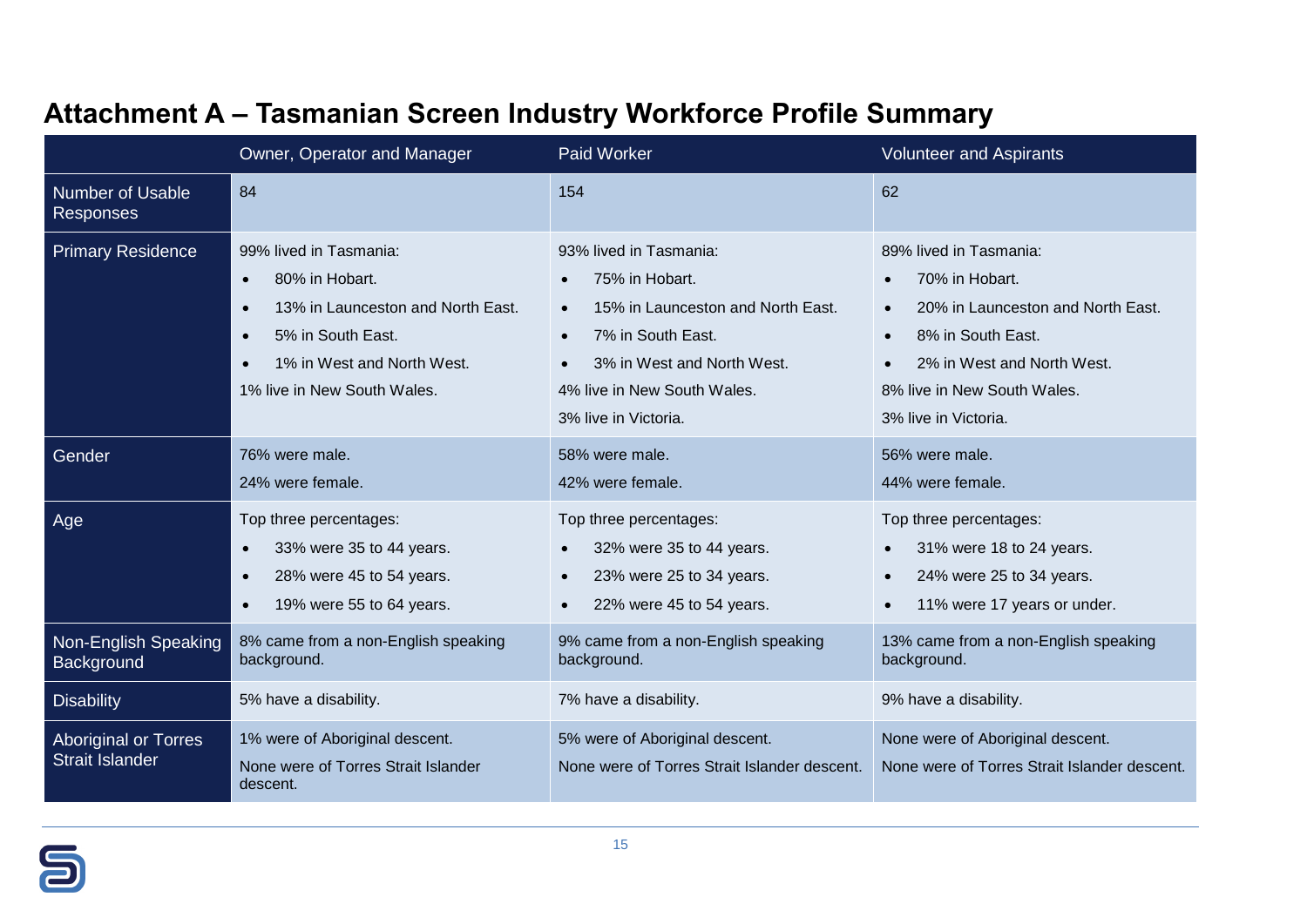|                                 | Owner, Operator and Manager                                                                                                                                                                                                                            | <b>Paid Worker</b>                                                                                                                                                                                    | <b>Volunteer and Aspirants</b>                                                                                          |
|---------------------------------|--------------------------------------------------------------------------------------------------------------------------------------------------------------------------------------------------------------------------------------------------------|-------------------------------------------------------------------------------------------------------------------------------------------------------------------------------------------------------|-------------------------------------------------------------------------------------------------------------------------|
| Job Title                       | Top five job titles were:<br>Producer<br>$\bullet$<br><b>Director</b><br>$\bullet$<br>Cinematographer<br>$\bullet$<br>Director of photography<br>$\bullet$<br>Screenwriter<br>$\bullet$                                                                | Top five job titles were:<br>Actor<br>Producer<br><b>Director</b><br>$\bullet$<br>Writer<br>Editor                                                                                                    | Top five job titles were:<br>Actor<br>Screenwriter<br>Producer<br>$\bullet$<br>Writer<br>Game developer                 |
| <b>Work Areas</b>               | Top five work areas were:<br>Producer<br>$\bullet$<br>Camera<br>$\bullet$<br><b>Director</b><br>$\bullet$<br>Editor / Post Production<br>$\bullet$<br>Production<br>$\bullet$                                                                          | Top five work areas were:<br>Editor / Post Production<br>Producer<br>$\bullet$<br>Camera<br>$\bullet$<br>Production<br>Writer                                                                         | Top five work areas were:<br>Writer<br>Camera<br><b>Director</b><br><b>Assistant Director</b><br><b>Games Developer</b> |
| <b>Changing Current</b><br>Role | 18% indicated that they would consider<br>changing roles.                                                                                                                                                                                              | 33% indicated that they would consider<br>changing roles.                                                                                                                                             | 17% indicated that they would consider<br>changing roles.                                                               |
| <b>Primary Occupation</b>       | 17% had their primary occupation in a<br>different industry.<br>Top other industries:<br>Arts and Recreation Services.<br>$\bullet$<br><b>Education and Training.</b><br>$\bullet$<br>Professional, Scientific and Technical<br>$\bullet$<br>Services. | 47% had their primary occupation in a<br>different industry.<br>Top other industries:<br>Arts and Recreation Services.<br>Other Services.<br>$\bullet$<br><b>Education and Training.</b><br>$\bullet$ | N/A                                                                                                                     |

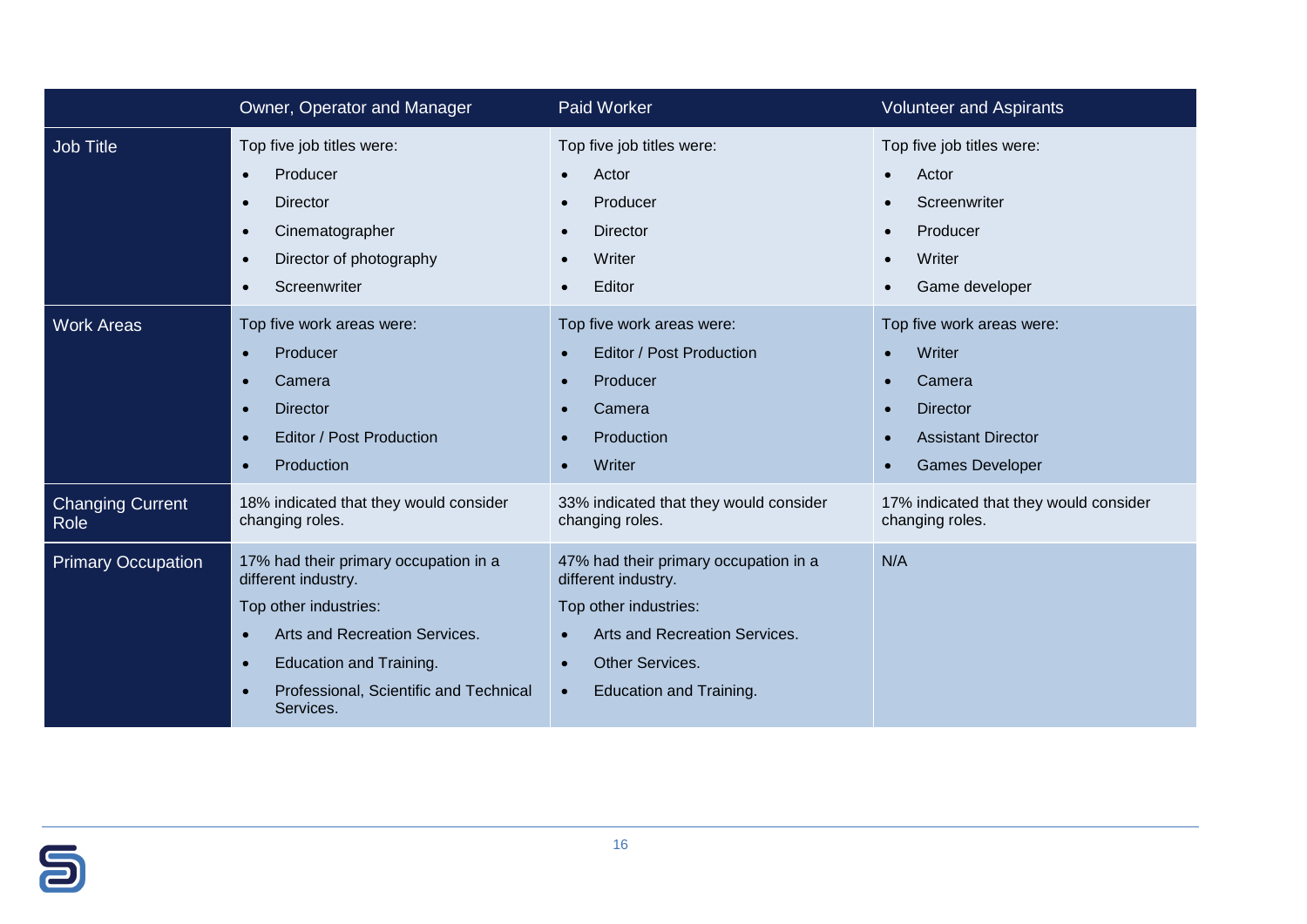|                           | Owner, Operator and Manager                                                                                                                                                                | <b>Paid Worker</b>                                                                                                                                               | <b>Volunteer and Aspirants</b>                                                                       |
|---------------------------|--------------------------------------------------------------------------------------------------------------------------------------------------------------------------------------------|------------------------------------------------------------------------------------------------------------------------------------------------------------------|------------------------------------------------------------------------------------------------------|
| Years of Involvement      | Top three percentages:<br>29% over 20 years.<br>$\bullet$<br>21% from 16 to 20 years.<br>$\bullet$<br>17% from 1 to 5 years.<br>$\bullet$                                                  | Top three percentages:<br>33% from 1 to 5 years.<br>22% from 6 to 10 years.<br>22% over 20 years.                                                                | Top three percentages:<br>38% from 1 to 5 years.<br>31% less than 1 year.<br>21% from 6 to 10 years. |
| <b>Type of Employment</b> | 57% were permanent full-time.<br>29% were contract / freelance.<br>10% were permanent part-time.<br>4% were casual.                                                                        | 53% were permanent full-time.<br>25% were contract / freelance.<br>6% were permanent part-time.<br>17% were casual.                                              | N/A                                                                                                  |
| Weeks of Involvement      | 67% were involved for forty weeks or more.<br>7% were involved for less than ten weeks.                                                                                                    | 37% were involved for forty weeks or more.<br>36% were involved for less than ten weeks.                                                                         | 12% were involved for forty weeks or more.<br>50% were involved for less than ten weeks.             |
| Involvement<br>Prediction | 45% thought it will increase.<br>44% thought it will remain the same.<br>11% thought it will decrease.                                                                                     | 40% thought it will increase.<br>37% thought it will remain the same.<br>23% thought it will decrease.                                                           | N/A                                                                                                  |
| Paid Involvement          | Top three percentages:<br>38% were paid for 100% of<br>involvement.<br>25% were paid for 81-99% of<br>$\bullet$<br>involvement.<br>15% were paid for 1-20% of<br>$\bullet$<br>involvement. | Top three percentages:<br>39% were paid for 100% of<br>involvement.<br>25% were paid for 1-20% of<br>involvement.<br>16% were paid for 81-99% of<br>involvement. | N/A                                                                                                  |

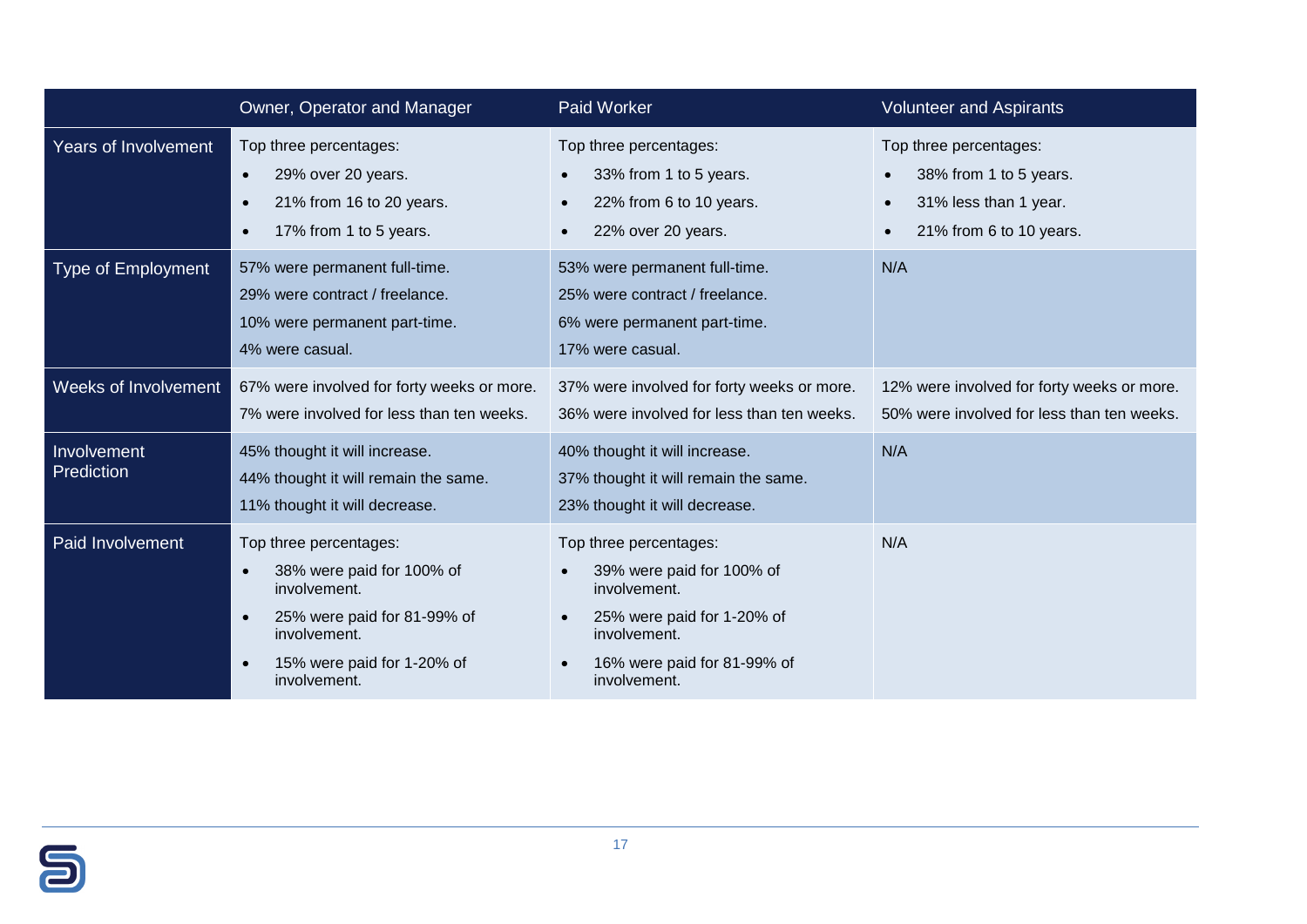|                             | <b>Owner, Operator and Manager</b>                                                                                     | <b>Paid Worker</b>                                                                                                                                            | <b>Volunteer and Aspirants</b>                                                                       |
|-----------------------------|------------------------------------------------------------------------------------------------------------------------|---------------------------------------------------------------------------------------------------------------------------------------------------------------|------------------------------------------------------------------------------------------------------|
| <b>Personal Earnings</b>    | Top three percentages:<br>22% earned \$20k to \$49,999.<br>20% earned \$50k to \$69,999.<br>12% earned less than \$5k. | Top three percentages:<br>39% earned less than \$5k.<br>$\bullet$<br>21% earned \$20k to \$49,999.<br>$\bullet$<br>11% earned \$50k to \$69,999.<br>$\bullet$ | N/A                                                                                                  |
| <b>Government Support</b>   | 50% received Government support.                                                                                       | 36% received Government support.                                                                                                                              | 8% received Government support.                                                                      |
| Travel                      | 79% travelled interstate or internationally<br>for industry work.                                                      | 47% travelled interstate or internationally for<br>industry work.                                                                                             | N/A                                                                                                  |
| Qualifications              | 86% held formal qualifications:<br>49% were tertiary qualifications.<br>23% were VET qualifications.                   | 92% held formal qualifications:<br>60% were tertiary qualifications.<br>$\bullet$<br>31% were VET qualifications.<br>$\bullet$                                | 92% held formal qualifications:<br>44% were tertiary qualifications.<br>28% were VET qualifications. |
| Professional<br>Development | 35% undertook professional development.                                                                                | 44% undertook professional development.                                                                                                                       | 39% undertook professional development.                                                              |

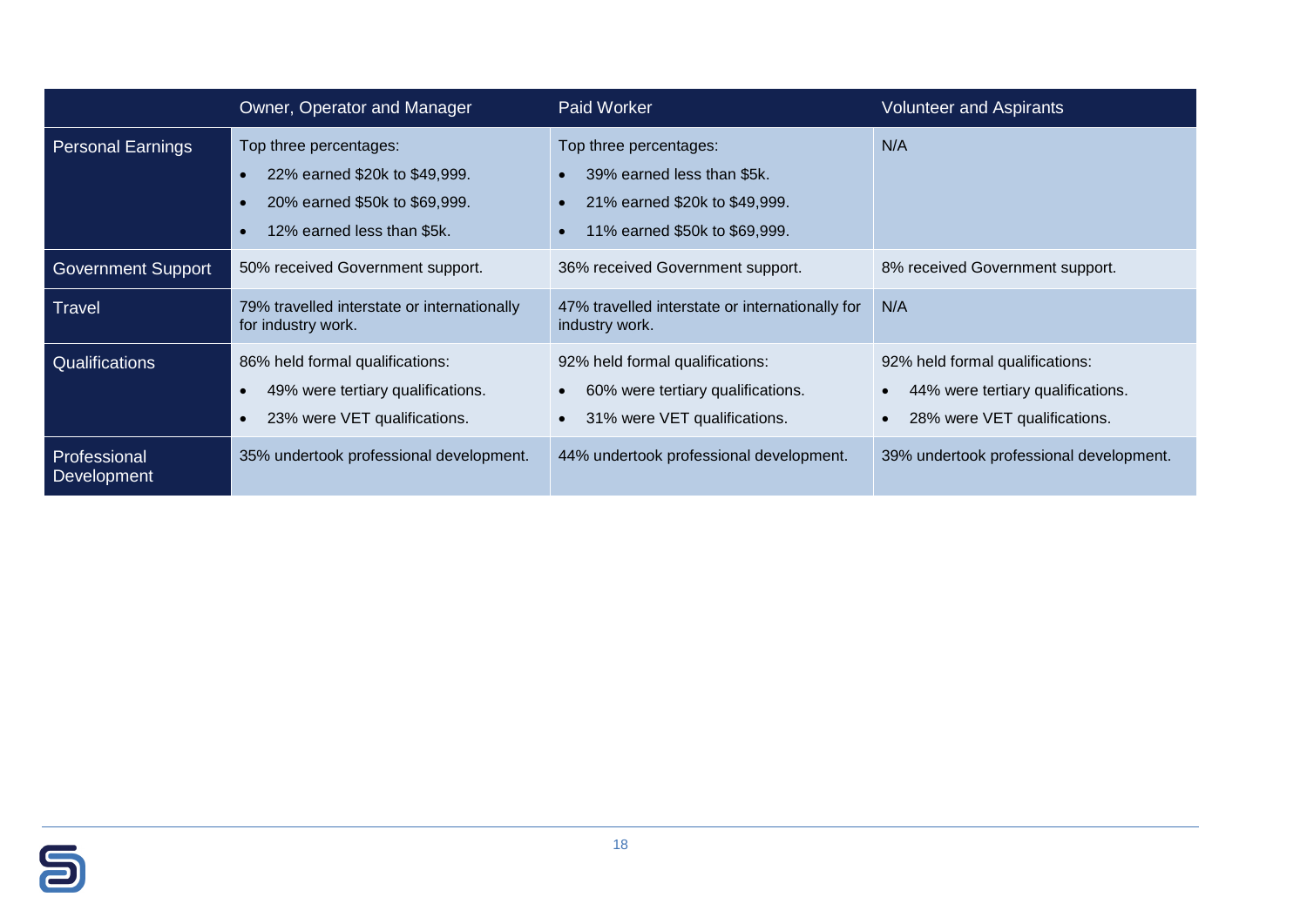## <span id="page-23-0"></span>**Attachment B – Literature Review**

ArtsHub: Screen Hub Salary Survey 2014 Australian Film Television and Radio School: Future Vision 2021 (2016) Australian Bureau of Statistics: Australian Industry 2014-15 Australian Bureau of Statistics: Film, Television and Digital Games (2013) Australian Trade and Investment Commission: Screen Production (2016) Department of State Growth: Cultural and Creative Industries – Sector Summary 2014 Deloitte: Economic Contribution of Screen Production in South Australia (2015) Deloitte: Economic Contribution of the Film and Television Industry in Australia (2015) Deloitte: Technology, Media and Telecommunications Predictions 2016 (2016) Entertainment Software Association: Essential Facts about the Computer and Video Game Industry (2016) Hames Sharley: Focus on the Future (2014) IBISWorld: Free-to-Air Television Broadcasting in Australia (2016) IBISWorld: Motion Picture and Video Production in Australia (2016) Interactive Games and Entertainment Association: Digital Australia Report 2016 (2016) Metro Screen: Emerging Visions (2015) Motion Picture Association of America: Technology and Innovation (2016) PwC: Entertainment and Media Outlook 2014-2018 (2014) PwC: Entertainment and Media Outlook 2016-2020 (2016) RMIT University: Women in the Victorian Film, Television and Related Industries (2012) Screen Australia: Issues in Feature Film Distribution (2015) Screen Australia: Managing the Cultural Value of Australia's Screen Sector (2016) Screen Australia: Screen Currency – Valuing our Screen Industry (2016) ScreenWest: Digital Media and Arts in Western Australia (2007) The Senate: The Future of Australia's Video Game Development Industry (2016)

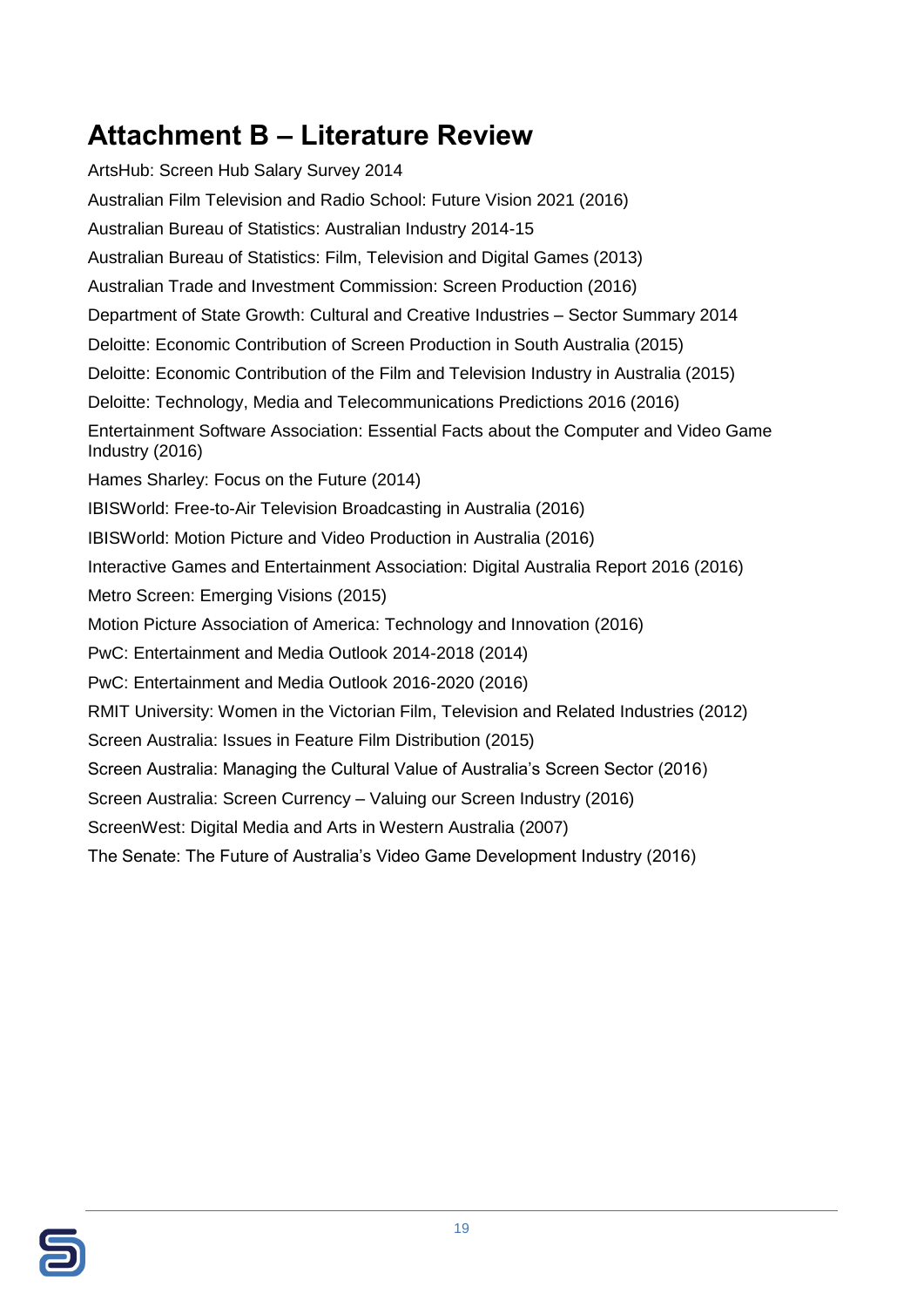## <span id="page-24-0"></span>**Attachment C – Industry Consultation**

Table 3: Steering Committee

| <b>Name</b>          | Organisation |
|----------------------|--------------|
| Anita Ondine         | Industry     |
| Fiona McConaghy      | Industry     |
| <b>Geoff Herriot</b> | Industry     |
| Jason Imms           | Industry     |
| Peter Choraziak      | Industry     |
| Posie Graeme-Evans   | Industry     |
| Shaun Wilson         | Industry     |
| Alex Sangston        | Government   |
| Jane Stapleton       | Government   |
| Imogen Fullagar      | Government   |
| Linda Seaborn        | Government   |

#### Table 4: Screen Industry participants consulted

| <b>Name</b>            | <b>Position</b>                                                                                   | <b>Sector</b>     |
|------------------------|---------------------------------------------------------------------------------------------------|-------------------|
| Henry Duh              | Head of Discipline of ICT / Director of Human Interface<br><b>Technology Laboratory Australia</b> | Education         |
| Kathleen Williams      | Head of Discipline of Journalism, Media and<br>Communications                                     | Education         |
| <b>Libby Lester</b>    | Deputy Dean, Faculty of Arts                                                                      | Education         |
| lan Lewis              | Games Developer, Giant Margarita / Games Design and<br><b>Production Lecturer</b>                 | Games development |
| Katie Gall             | Director Marketing, Lumi Consulting                                                               | Games development |
| <b>Kristy De Salas</b> | Games Developer, Giant Margarita / Games Design and<br><b>Production Lecturer</b>                 | Games development |
| Nic Watt               | Founder and Chief Design Officer, Nnooo Game<br>Development                                       | Games development |
| <b>Megan Brownlow</b>  | <b>Executive Director, PWC</b>                                                                    | Industry research |
| Rebecca Mostyn         | Research Manager, Screen Australia                                                                | Industry research |
| Abi Binning            | General Manager, Wide Angle Tasmania                                                              | Screen production |

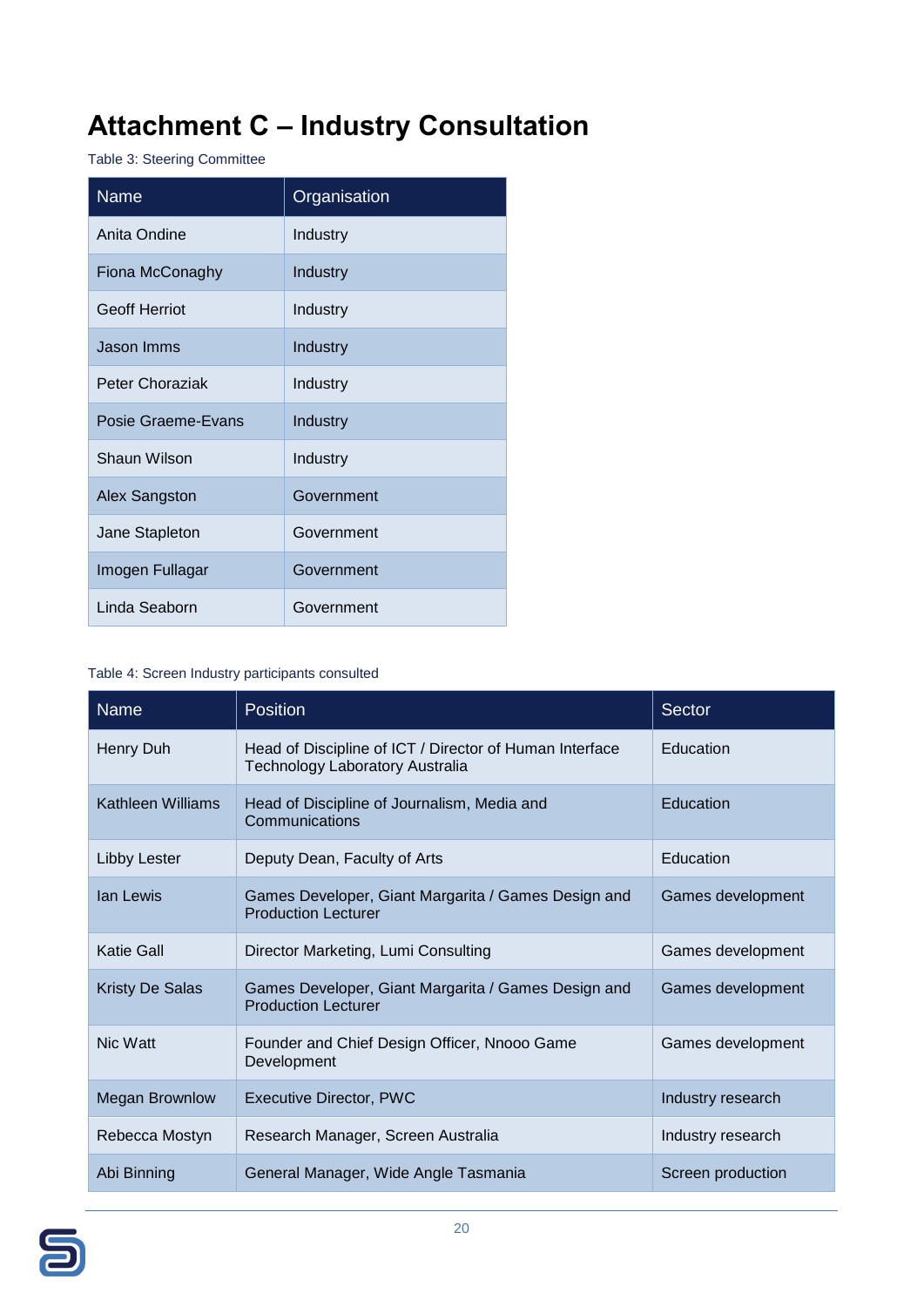| <b>Name</b>              | <b>Position</b>                                | <b>Sector</b>     |
|--------------------------|------------------------------------------------|-------------------|
| Alicia Rackett           | Co-founder, Blue Rocket                        | Screen production |
| Andrew Machen            | Sets / Equipment                               | Screen production |
| <b>Astrid Cooper</b>     | <b>Casting Director</b><br><b>Voice Artist</b> | Screen production |
| <b>Craig Dow Sainter</b> | Roar Film                                      | Screen production |
| Jane Longhurst           | Actor / Voice Artist                           | Screen production |
| John Chase               | Film Producer                                  | Screen production |
| Kath Symmons             | Roar Film                                      | Screen production |
| Kim Millar               | Producer, Southern Cross Austereo              | Screen production |
| Mark Thomson             | Freelance Filmmaker                            | Screen production |
| <b>Sharon Connolly</b>   | Board member, Wide Angle Tasmania              | Screen production |
| Vincent Sheehan          | Producer, Porchlight Films                     | Screen production |

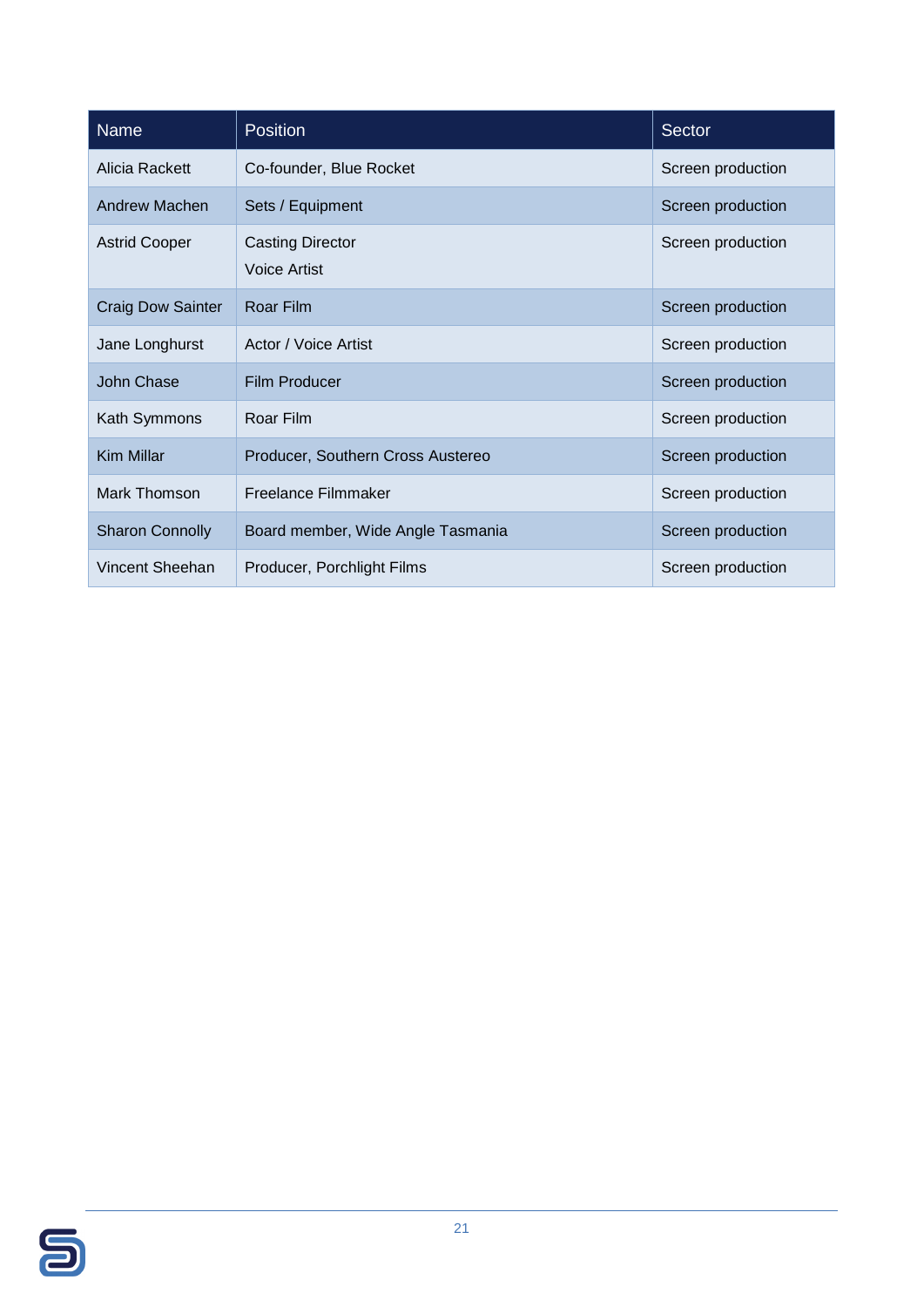## <span id="page-26-0"></span>**Attachment D – Education and Training in Tasmania**

Table 5: Screen Industry-related vocational education and training courses completed in Tasmania, 2014-15<sup>7</sup>

| Course<br>Code  | <b>Course Name</b>                                              | # of<br><b>Completions</b> | <b>Provider Type</b>                                                                    |
|-----------------|-----------------------------------------------------------------|----------------------------|-----------------------------------------------------------------------------------------|
| <b>ICA10111</b> | Certificate I in Information, Digital Media and<br>Technology   | 214                        | Vocational education<br>and training provider                                           |
| ICT10115        | Certificate I in Information, Digital Media and<br>Technology   | 22                         | Vocational education<br>and training provider                                           |
| <b>CUF20107</b> | Certificate II in Creative Industries (Media)                   | 3                          | Senior secondary<br>colleges / schools                                                  |
| <b>ICA20111</b> | Certificate II in Information, Digital Media and<br>Technology  | 183                        | Senior secondary<br>colleges / schools<br>Vocational education<br>and training provider |
| ICT20115        | Certificate II in Information, Digital Media and<br>Technology  | 68                         | Senior secondary<br>colleges / schools<br>Vocational education<br>and training provider |
| <b>ICA30111</b> | Certificate III in Information, Digital Media and<br>Technology | 142                        | Senior secondary<br>colleges / schools<br>Vocational education<br>and training provider |
| ICT30115        | Certificate III in Information, Digital Media and<br>Technology | 41                         | Senior secondary<br>colleges / schools<br>Vocational education<br>and training provider |
| <b>CUF30107</b> | Certificate III in Media                                        | 30                         | Senior secondary<br>colleges / schools<br>Vocational education<br>and training provider |
| <b>CUF40207</b> | Certificate IV in Interactive Digital Media                     | $\overline{2}$             | Vocational education<br>and training provider                                           |
| <b>CUF40107</b> | Certificate IV in Screen and Media                              | 21                         | Senior secondary<br>colleges / schools<br>Vocational education<br>and training provider |
| <b>CUF50207</b> | Diploma of Interactive Digital Media                            | 1                          | Vocational education<br>and training provider                                           |

 $\overline{a}$ <sup>7</sup> VOCSTATS: TVA program completions 2014-2015